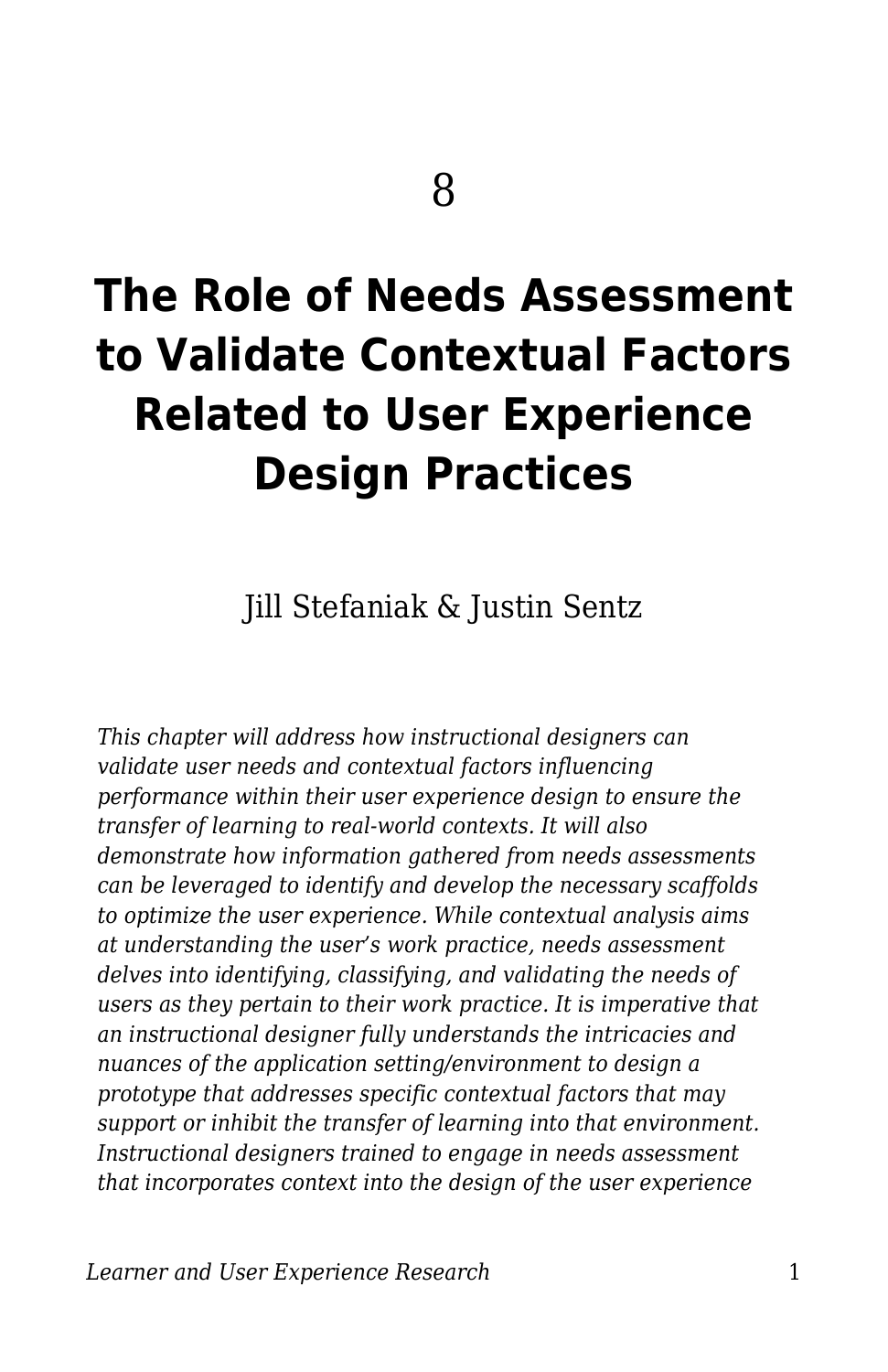*will be better positioned to facilitate transfer from the learning space to the work practice space. The chapter proposes a framework to assist designers with leveraging outputs of the needs assessment to the user experience design so that contextual factors can inform the entire experience from project conception to transfer of knowledge to real-world applications.*

#### **1. Introduction**

Instructional designers are called to make decisions at various times throughout a project. These decisions may include, but are not limited to, selecting the type of instructional delivery system, identifying evaluative metrics to assess learning, and the types of instructional strategies warranted for teaching the subject matter (Kenny et al., 2005; Sugar, 2014). One can thus argue that the goal of any instructional design project, regardless of its scope, is to facilitate learning and improve performance. To achieve these two overarching goals using technology, instructional designers must address the user experience. User experience design is the process of designing products that are relevant to the everyday experiences of users or learners (Goodman et al., 2012; Lallemand et al., 2015).

Emphasis is placed on the user throughout the entire design process to address issues with relevancy, fidelity, usability, and functionality (Norman, 2013; Sanders, 2002). User experience design encompasses the ability for a designer to address all the ways a learner (hereinafter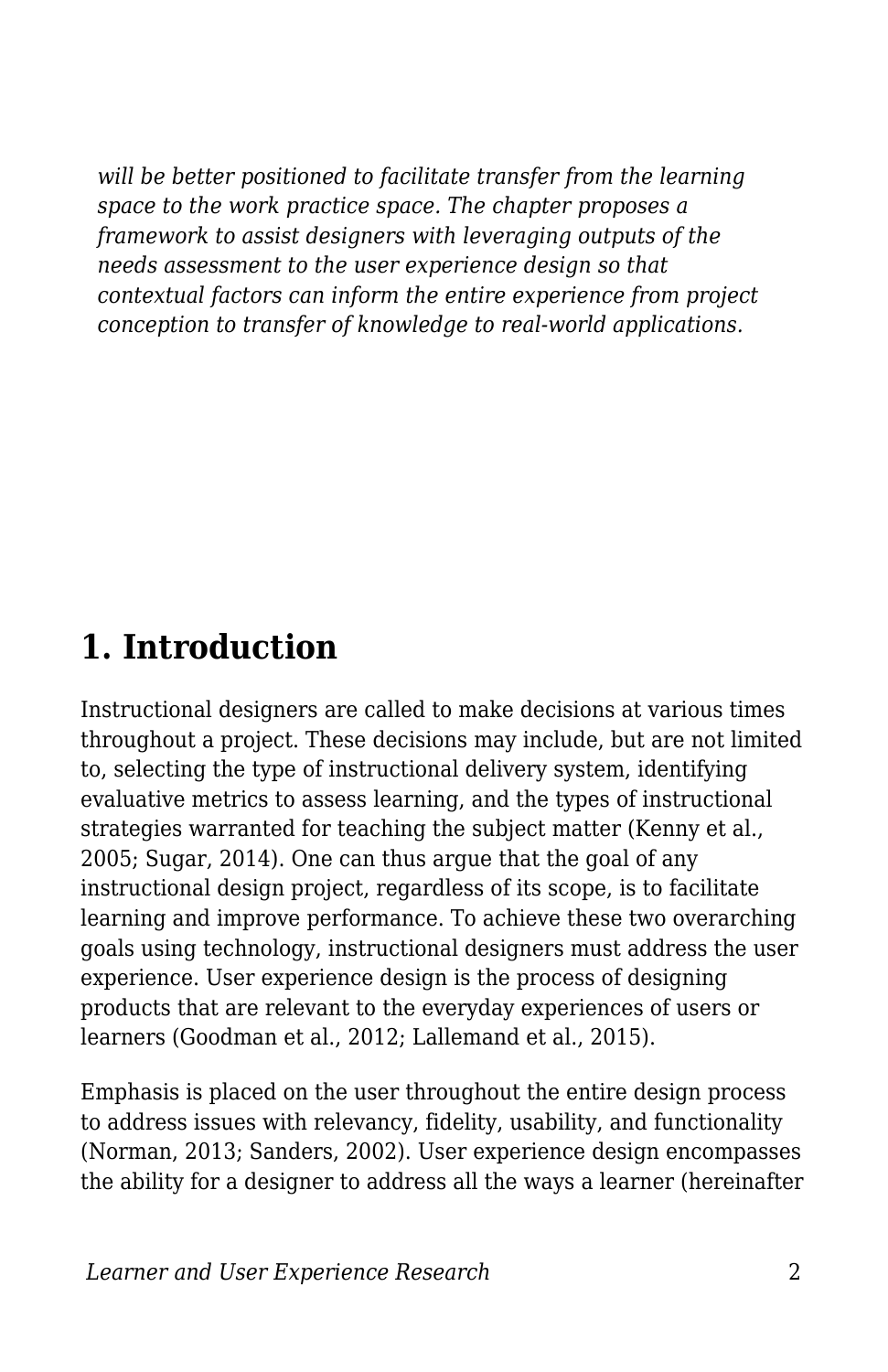referred to as the user) will interact with the product (intervention) being developed. This mindset goes beyond addressing the instructional environment and extends to include how the user will transfer their learning to a real-world environment (Lallemand et al., 2015; MacDonald, 2019; Rosenzweig, 2015). This requires the instructional designer to dissect the user experience into a variety of layers to ensure a successful transfer. To be successful, instructional designers must expand their design practices to include the instructional products they will design as well as acknowledging and taking into consideration the factors that may support or hinder the delivery of their intervention. Instructional designers can leverage a lot of useful information that will inform their decisions related to user experience design that can be yielded from completing a needs assessment to identify an appropriate infrastructure.

#### **2. Background**

The instructional design process requires instructional designers to undertake a number of different analyses in order to gather sufficient data that will inform their designs. These analyses often include needs assessment and needs analysis; contextual analysis; and learner analysis. The purpose of a needs assessment is to identify the gap between the current state of performance and the desired state of performance (Altschuld & Kumar, 2010; Kaufman & Christensen, 2019). Needs analysis is the process of further investigating the performance gap and determining what is contributing to the gap. It is important that an individual facilitating a needs assessment also integrates analysis to better understand the situated environment (Watkins & Guerra, 2002; Watkins & Kaufman, 1996). This puts them in a position to validate the needs that have been presented by their organization or clients. While these are mutually exclusive, a comprehensive needs assessment will include contextual and learner

*Learner and User Experience Research* 3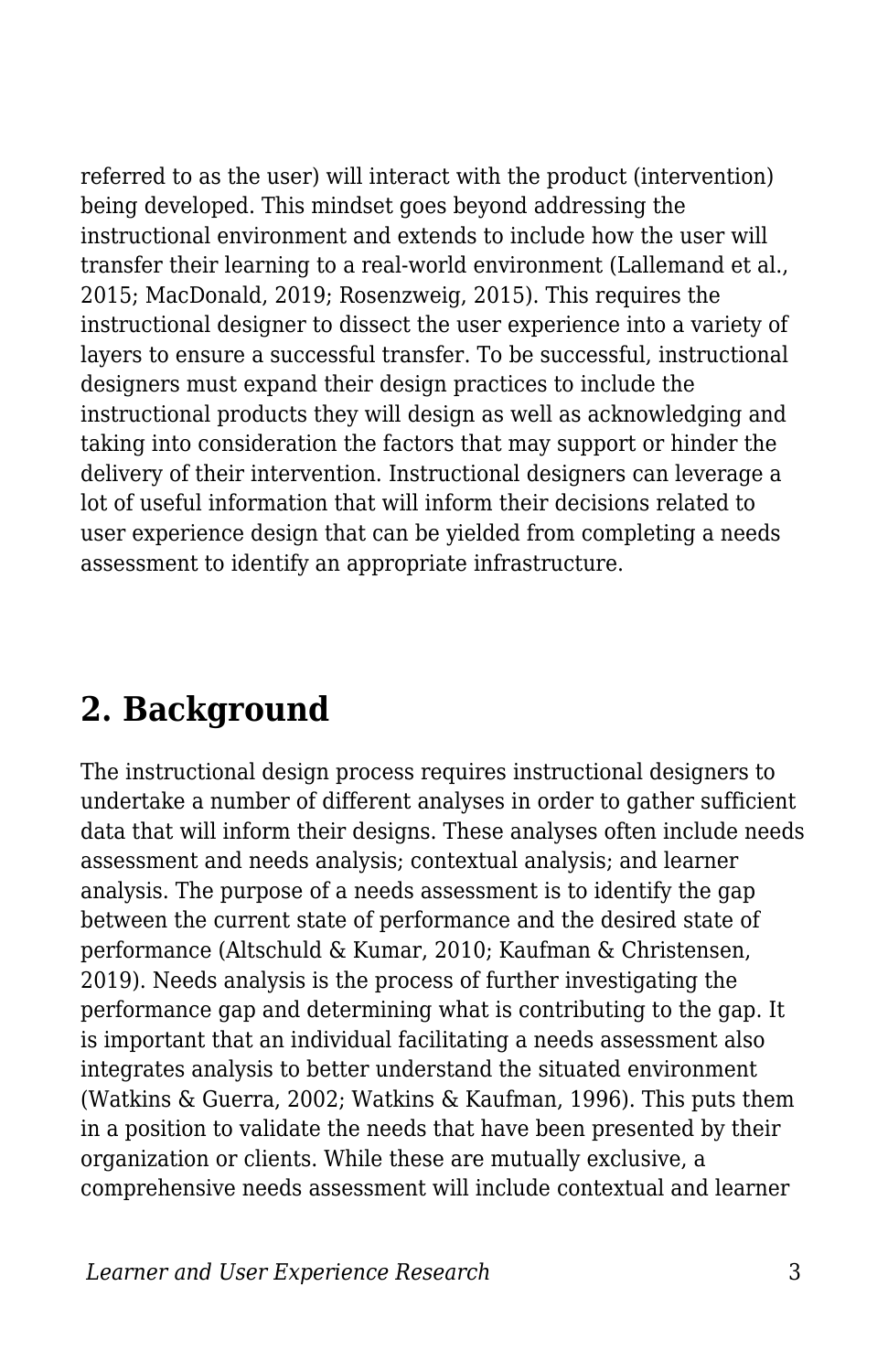(or audience) analysis.

A needs assessment is recognized as being an important component of the instructional design process (Branch & Dousay, 2015; Dick et al., 2009; Morrison et al., 2012; Smith & Ragan, 2005); however, it often tends to be minimized to focus more on learner analysis. The goal of every needs assessment is to successfully identify the performance gap and propose viable solutions, either instructional or noninstructional, to achieve the desired performance results. Conducting a needs assessment helps the instructional designer illuminate contextual factors that need to be considered while bridging the gap between current and desired results (Burton & Merrill, 1991; Watkins et al., 1998; Witkin & Altschuld, 1995). These factors may include organizational politics, other training interventions that are being implemented simultaneously, employees' perceptions, and resources available to support new learning initiatives.

Most instructional designers find themselves being presented with the needs of a project when they initially meet with their clients (Stefaniak, 2018). Oftentimes, they are expected to address these needs at face value and begin designing their solutions. Typically, these needs are more aligned with what the instructional design field would refer to as a learner analysis. Learner analysis is focused on gathering a sufficient amount of data on a learning audience to design effective instruction. While this information is important, it is also necessary for the instructional designer to gather data on other elements within the system that may be contributing to or hindering learner performance. Needs assessment extends a further reach on assessing the environment that comprises learner analysis and user analysis data, as well as capturing data about other elements or factors within a system that may impact the learner (Tessmer, 1991).

Contextual analysis is the process of analyzing factors that may contribute to or inhibit knowledge acquisition and transfer of learning (Tessmer & Richey, 1997). While several seminal papers have been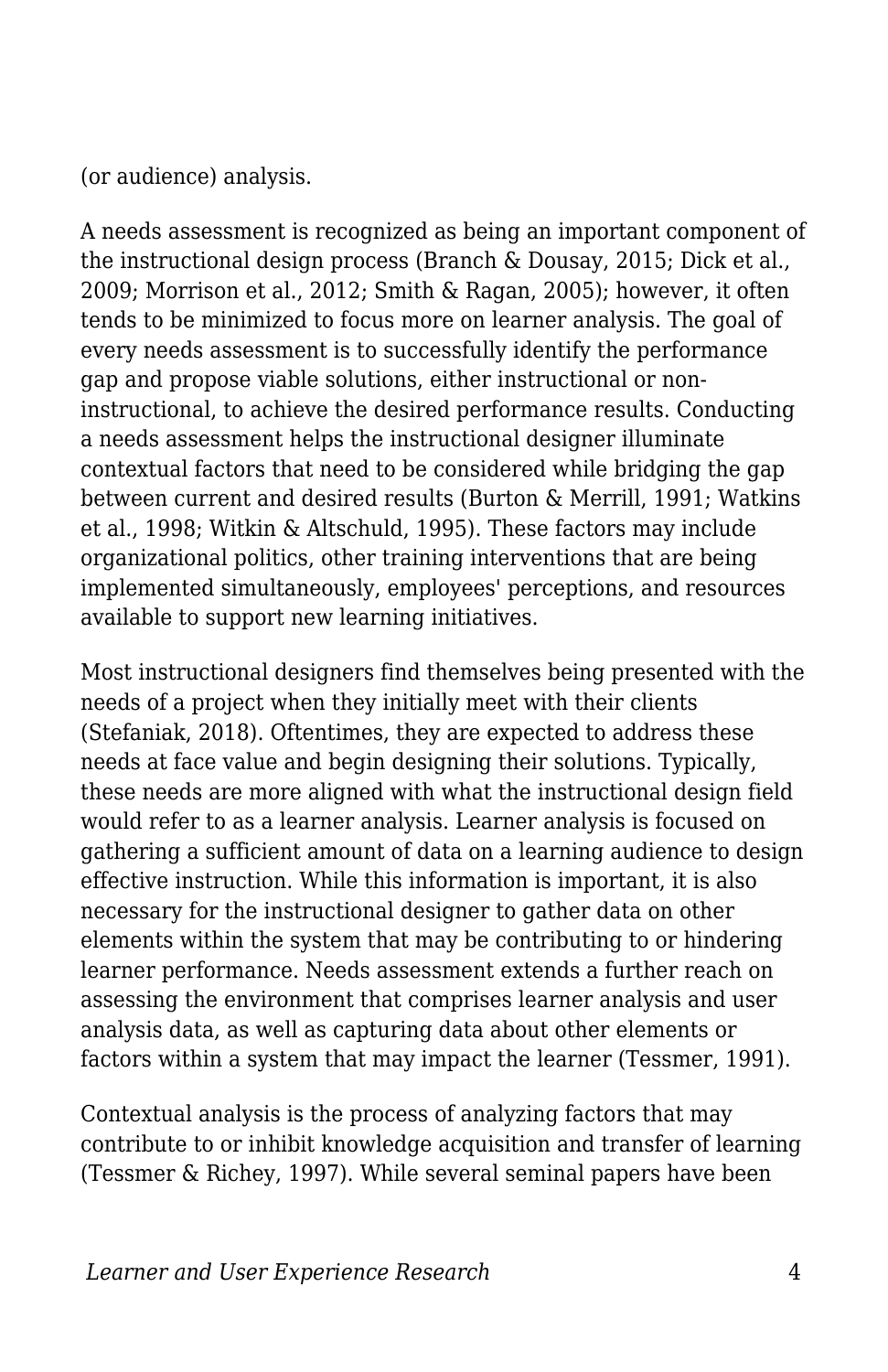written in the instructional design field recognizing the impact that contextual analysis poses for the learning experience (Tessmer, 1991; Tessmer & Harris, 1990; Tessmer & Richey, 1997), very few studies have been conducted exploring this reach on the instructional design process. Baaki and Tracey (2019) noted that their survey of instructional design studies that focused on context yielded a total of 31 studies; many of which relied on different interpretations of the term "context". A majority of these studies were focused on the learner context (e.g., Giamellaro, 2014; Son & Goldstone, 2009). Other studies focused on design contexts (Gibbons, 2011) or learning activities and experiences in context (Rivet & Krajcik, 2008; Robinson & Dearmon, 2013).

In general, the studies published on context report one aspect of letting setting as it relates to the instructional experience, as opposed to exploring how instructional designers leverage contextual factors from the beginning of a project to the end. Tessmer and Wedman (1995) attributed this to the limitation that the instructional design models commonly referenced in our field are not contextuallysensitive. While this criticism is 25 years old, this continues to be a concern raised by scholars in the field (Gibbons et al., 2014; Kinuthia, 2009). This may be due, in part, because the majority of instructional design research is focused on the instructional processes and products. While needs assessment is mentioned in a number of the instructional models referenced by the field (Branch & Dousay, 2015), there is a lack of emphasis on the use of needs assessment to examine systemic nuances of the environment that impacts instruction. Contextual factors need to be examined more deeply in a needs assessment and then aligned throughout the instructional design process.

This chapter will emphasize the role of needs assessment as instructional designers validate contextual factors in their user experience design practices. When trained to engage in needs assessment, instructional designers will be better positioned to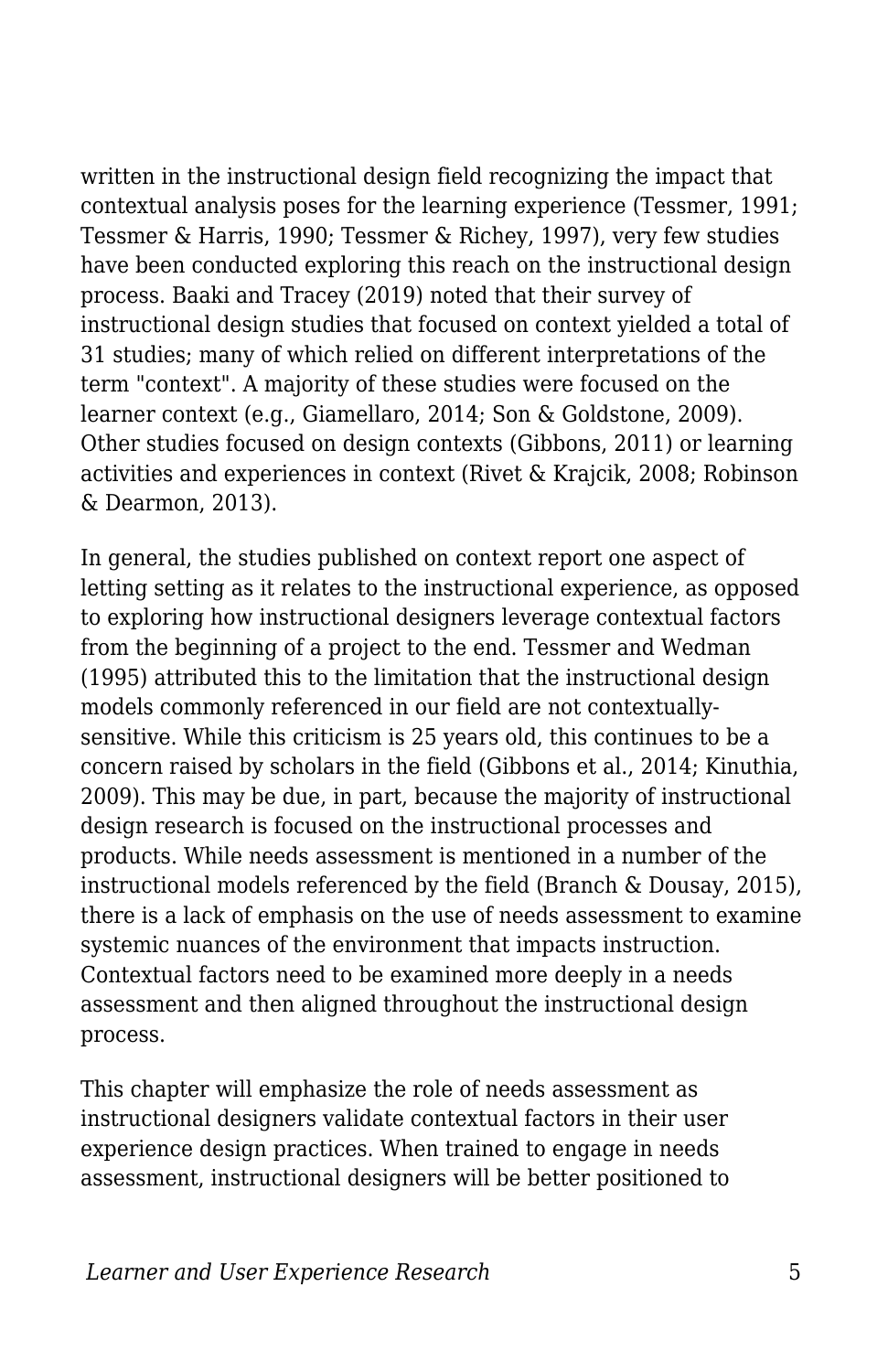facilitate transfer from the learning space to the work practice space by taking a systems view of their design practices. Needs assessment expands beyond the scope of the immediate instructional unit or event being designed and can be leveraged to enhance what the instructional designer knows about their learning audience.

We begin this chapter by exploring the application and interpretation of user experiences in design practices. We then present a systems approach to user experience (UX) design practices, differentiate between needs assessment and contextual analysis as they relate to UX design, and discuss the intersection between instructional design decisions and UX practices to facilitate the transfer of learning. We conclude this chapter by offering a framework to help instructional designers utilize needs assessment techniques to validate contextual factors that may implicate their user experience design practices.

# **3. Applying and Interpreting User Experience in Design Practices**

While the term UX design has only recently been adopted in the instructional design field, it has been used for quite some time in areas such as human factors and human-computer interaction. Similar to terms such as design thinking or evaluative thinking, the concept of UX design can (and should be) treated like more of a mindset rather than a specific method (Gray, 2016). Battarbee and Koskinen (2005) contend that there are three traditional approaches to applying and interpreting user experience in design: measurement, empathetic, and pragmatism. The approach that relies on measurement is primarily involved with testing the emotional reactions of users and improving the experience as a result. The empathetic approach, on the other hand, is centered on providing an experience that addresses the perceived needs or aspirations of the user. The third approach involving pragmatism takes a more cognitive view of user experience, as the meaning of the experience itself is continually constructed by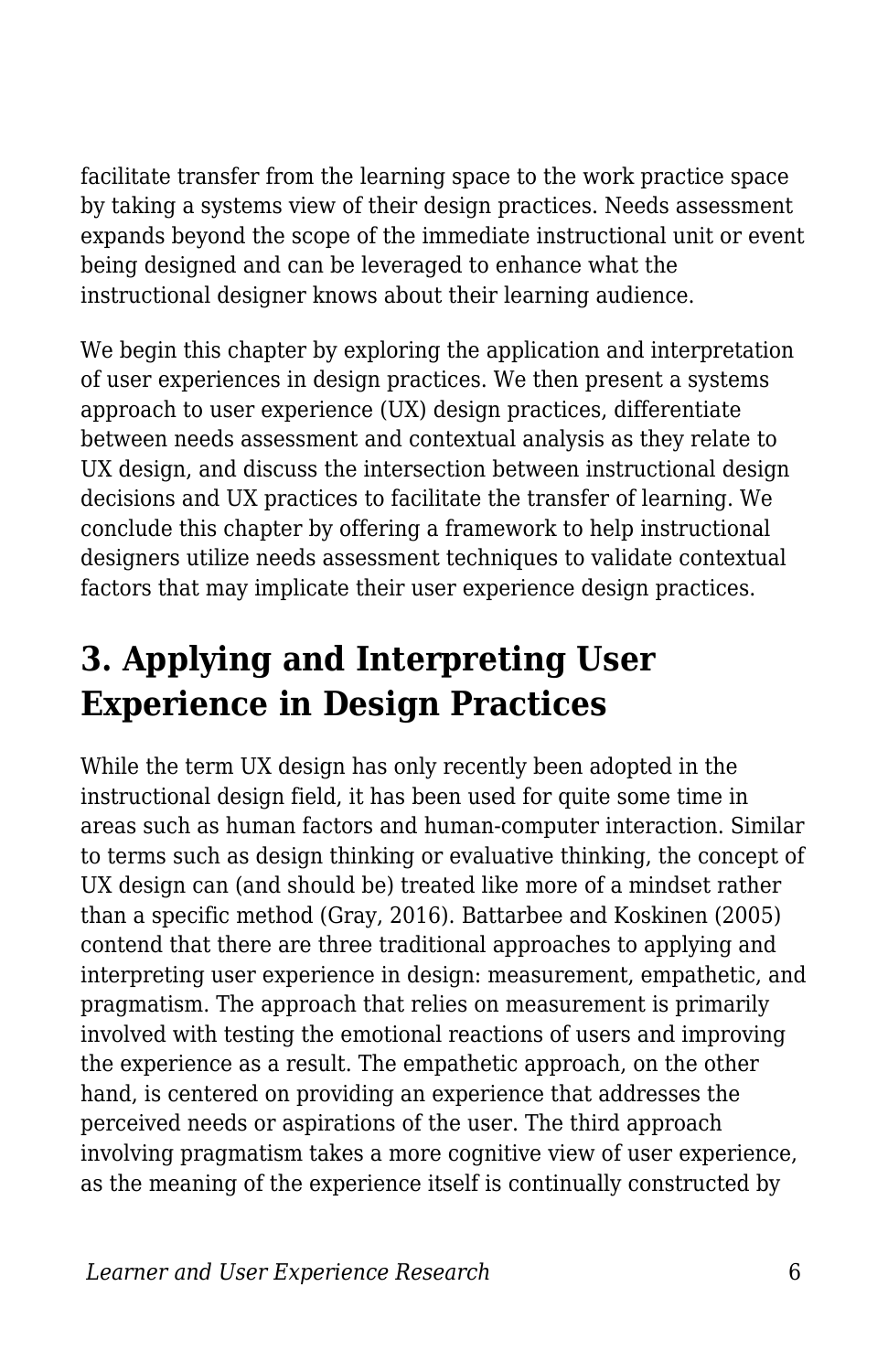the user while interacting with the environment. The authors contend that these three approaches rely too heavily on emotions and the individual user experience, and they propose an approach involving co-experience whereby the emphasis is placed upon user experience as it emerges through social interaction.

A needs assessment can provide a mechanism to validate contextual factors, especially the social aspects of the instructional and transfer environments, and provide supporting data to better understand how the situated creation of meaning is leveraged in user design practices. The field of instructional design is experiencing a shift in placing greater emphasis on better understanding the learner. In recent years, we have begun to see a transition in instructional design research to focus more on empathetic design (Parrish, 2006; Tracey & Hutchinson, 2019; Vann, 2017). This attention to employing a more empathetic approach to instructional design tasks instructional designers with taking a more learner-centered approach to the design process by gathering information that provides a more personal and holistic overview of the learner as a person (Matthews et al., 2017; Parrish, 2006; Rapanta & Catoni, 2013).

This approach therefore places more emphasis on UX strategies early in the design process. Additional time is allocated at the beginning of a project to develop a comprehensive understanding of the learner (user) audience. Designers spend time gathering data from multiple sources to better understand how their audience will interact with the design, how they will interpret information presented by the design, and how the design is used in real-world settings. The use of personas is an example of a strategy that has been used and reported in the instructional design literature to capture a more thorough depiction of learning audiences (Johnston, 2011).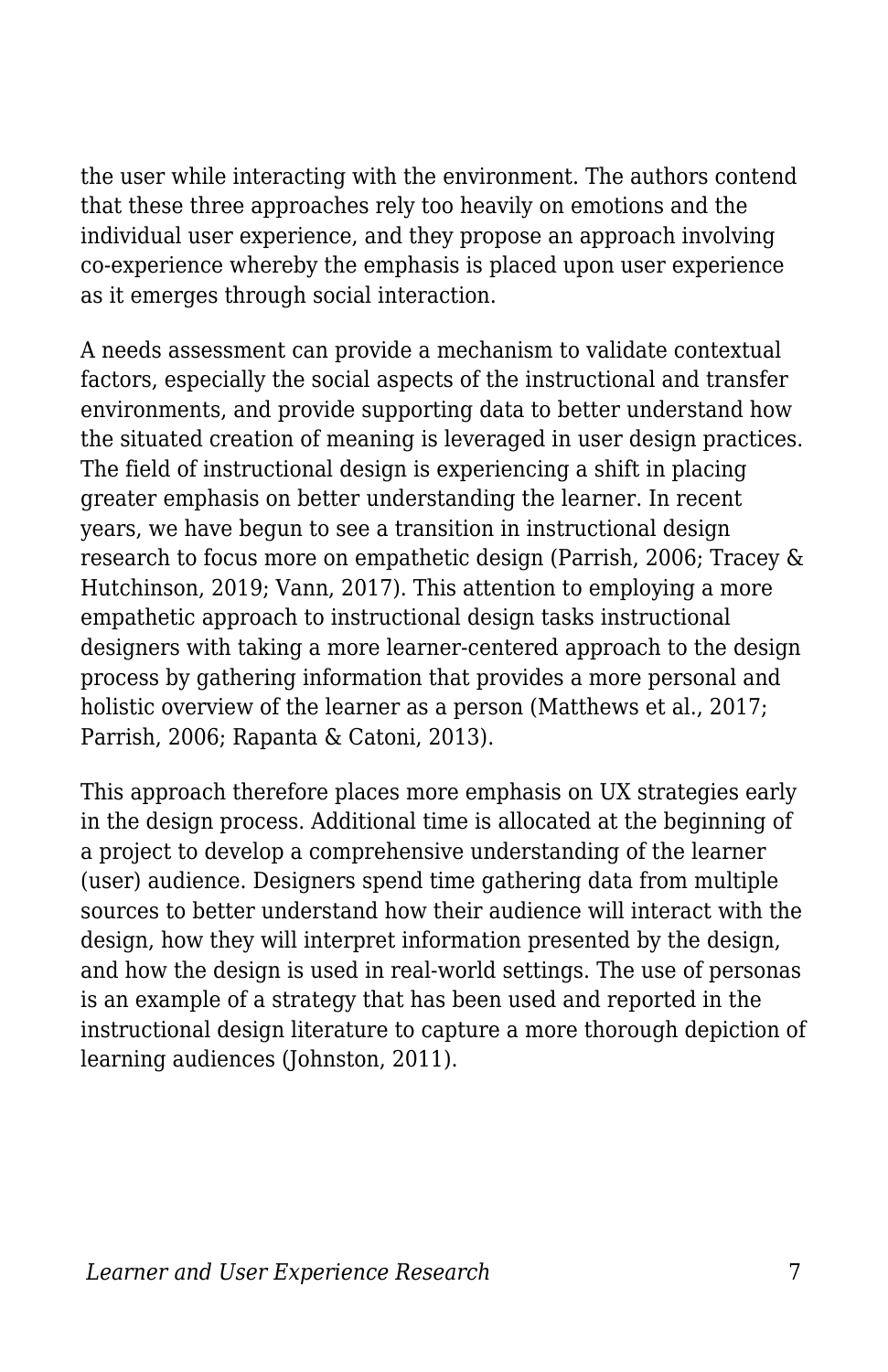# **4. A Systems Approach to UX Design**

Instructional design as a field has been greatly influenced by general systems theory, which considers learning environments to be both systematic and systemic (Churchman, 1965). The learning system is thus dependent upon the interaction of its parts, as well as the broader context in which that system exists. Hall and Fagen (1975) defined a system as consisting of "a set of objects together with relationships between the objects and between their attributes" (p. 52). Systems theory in education was initially influenced by the study of biological systems and then relating those processes to machines (von Bertalanffy, 1972). Closed systems are those whose components are isolated from others within the larger system, while open systems involve components that interact with each other.

Along with situated learning theory (Brown et al., 1989), general systems theory has led instructional designers to consider problemsolving within the context of broader social environments. Within an open learning system, the interaction between components will likely result in changes within the individual components (including the learners themselves). While it may be tempting to categorize a particular learning environment as "closed" to avoid the challenges arising from the complexity of open systems, von Bertalanffy (1972) warned that a failure to address the interactivity of components presents an unrealistic view of the true environment. For this reason, instructional designers must conduct a true contextual analysis to uncover the interactivity that exists within the larger system to create instructional solutions that are situated within the larger environment.

To implement the co-experience approach to user experience design proposed by Battarbee and Koskinen (2005), instructional designers must understand the learning system and larger environment in which users socially interact to create meaning from their experiences. Forlizzi and Ford (2000) proposed that user experiences are an ever-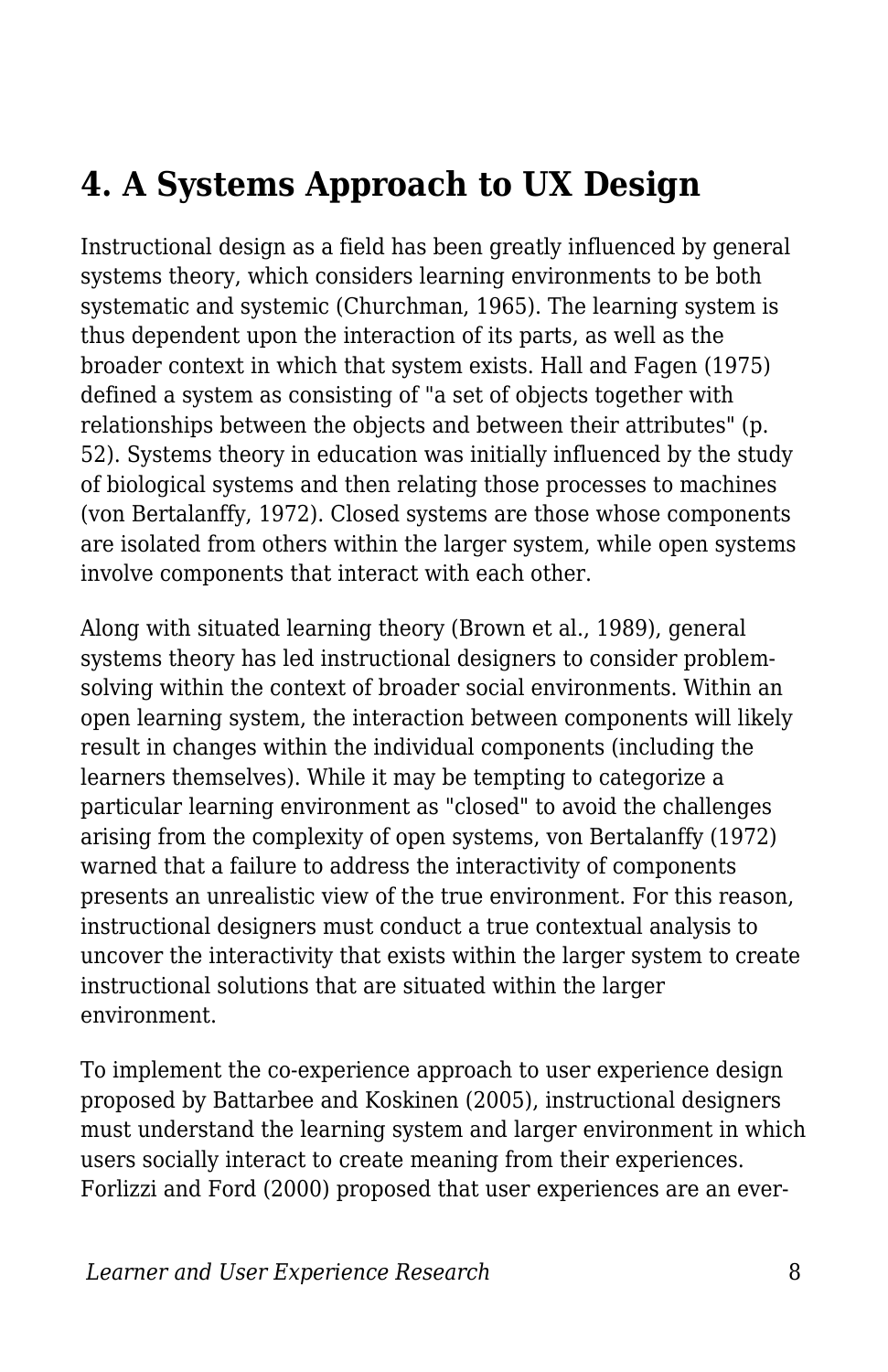changing product of the interaction that takes place between the user, objects, other individuals, and the environment as a whole. The instructional designer must acknowledge the interactivity taking place within the learning and transfer systems to design solutions that are situated in the social environment of the user. While this necessarily poses challenges related to the continuous emerging behaviors affecting interactivity within the environment, instructional designers need to strategically bind their system to constrain the design space and make it more manageable for a particular project. This process begins during the needs analysis through the collection of relevant contextual information, and it continues as the designer builds upon prior experience and offloads cognitive demand through the use of decision-making strategies to address those contextual factors within the newly bound system.

# **5. Needs Analysis and Contextual Analysis in User Experience Design**

Contextual design is referenced in UX design and human-computer interaction literature. It provides a means to collect data about users in the field, interpret that data, and use it to create prototype products and concepts that will be used by users (Holtzblatt & Beyer, 2013). "In Contextual Design, the term *work practice* refers to the complex and detailed set of behaviors, attitudes, goals, and intents that characterize a set of users in a particular environment" (Holtzblatt & Beyer, 2013, 8.1.1 Principle section). It is imperative that a designer fully understands the intricacies and nuances of the work practice environment so that they can design a prototype that addresses particular contextual factors that may support or inhibit the transfer of learning into the work practice environment.

Holtzblatt and Beyer (2013) characterize contextual analysis in user design as adhering to the following principles: a) systematic design must support and extend users' work practice, b) people are experts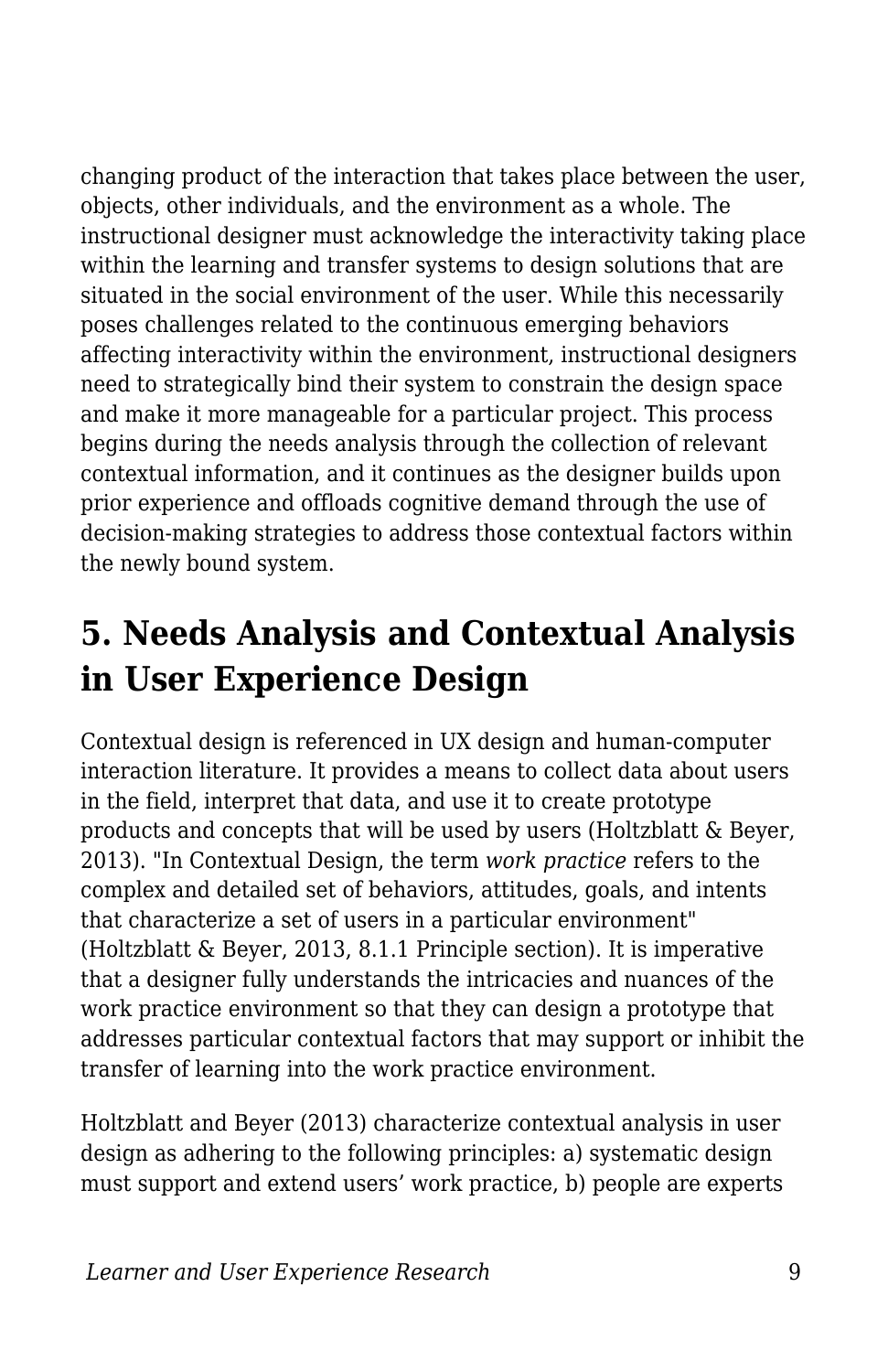at what they do- but are unable to articulate their work practice, c) good design requires partnership and participation with users, d) good design is systemic, and e) design depends on explicit representations.

While contextual analysis aims at understanding the user's work practice, needs assessment further delves into identifying, classifying, and validating the needs of users as they pertain to their work practice. Training instructional designers on aligning needs assessment with UX design practitioners offers several advantages to the design process. It positions the instructional designer to approach a situation with a systems view (Stefaniak, 2018, 2019). If performed correctly, data derived from a needs assessment can serve as benchmark data for evaluating performance outcomes associated with design prototypes.

Data derived from a needs assessment can guide the instructional designer on how to impose boundaries on their design practices (Stefaniak, 2019). The instructional designer can narrow the scope of their design by fixating on specific contextual factors that have an immediate impact on the system. Recognizing gaps existing between the current state and desired state of affairs can inform the design of instructional scaffolding needed to support the transfer of knowledge from the learning space to the work practice. Lastly, it provides a mechanism to assist the designer with validating the needs of the users; thus contributing to a smoother and more accurate transition to the desired learning and performance state.

# **6. Decisions to Facilitate Transfer From the Learning Environment to Real-World Setting**

According to Jonassen (2000), the type of decision-making that takes place within activities such as design is inherently connected to ill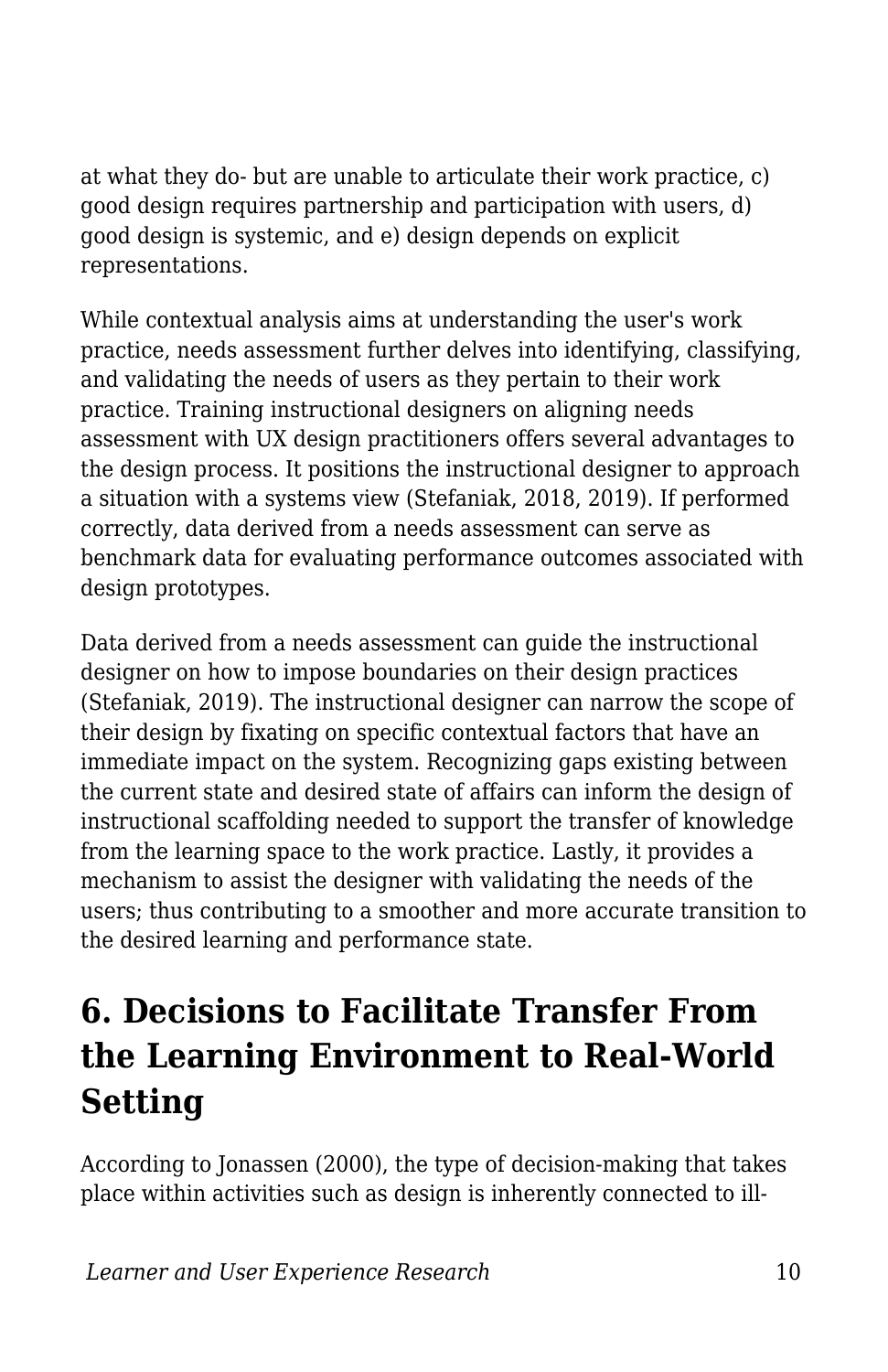structured, complex problem-solving. These types of problems involve a large number of decisions throughout a series of design project phases (Jonassen, 2008). Some processes of decision-making can be classified as normative, whereby an instructional designer would choose an optimal solution for a particular situation based on theoretical reasoning and the application of best practices within the field. On the other hand, naturalistic decision-making involves the designer being influenced by emotions or interests they may not even be aware of during the process. Jonassen (2012) explains that decisions are not only affected by previous experience but are also "often made or influenced by unconscious drives and emotions" (p. 343). Much as user experience design acknowledges that users are influenced by their emotions, aspirations, and interactions with the environment, instructional design identifies these factors as influencing designers while they engage in decision-making. Because research shows decision-making within the instructional design to be an iterative process (Jonassen, 2008, 2012), instructional designers must continually rely on the contextual factors examined during the needs assessment to take into account the needs and motivations of both themselves and the users within the learning environment.

In his foundational study of strategies to promote the transfer of statistics problem-solving, Paas (1992) found that cognitive load was reduced and transfer performance was enhanced through the use of worked example problems during the learning phase. He concluded that the use of this strategy directed the learner's attention to tasks most relevant to the goals of the problem and prevented the learner from generating, and later remembering, erroneous solutions to a problem. When the instructional designer considers the contextual factors likely encountered in the transfer environment through a needs assessment, the task-related goals (and also the likely distractions) within the transfer context will be represented optimally within the instructional context. This results in both increased effectiveness and efficiency of learning through user experience design approaches that emphasize increased opportunities for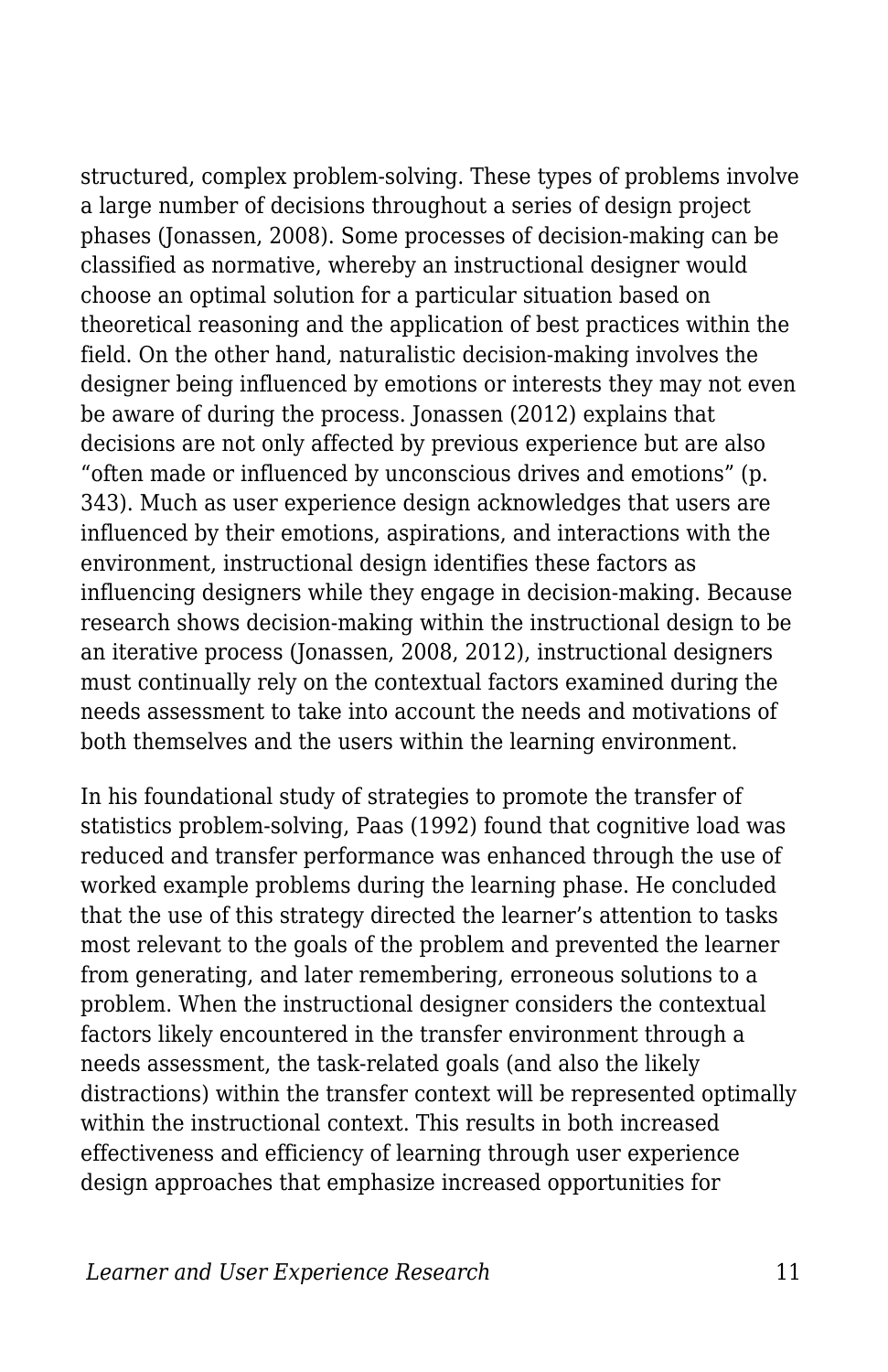problem-solving practice and enhancement of practice through problem variability representative of the transfer context.

Concerning variability during the learning phase, Paas and van Merriënboer (1994) discovered that users who encountered high variability of worked examples experienced less cognitive load and superior transfer performance within the domain of problem-solving in geometry. The users spent less time during the learning phase working with the material, and they experienced less mental demand during transfer as a result of this user experience design approach. To generate a realistic set of worked examples that can be used to present a high degree of problem variability to the learner, the instructional designer must first validate the contextual factors that lead to variability within the work practice space. Through a needs analysis, the instructional designer can determine the optimal structuring of worked examples to reduce extraneous load, anticipate how learners will reference the examples during problem-solving, and identify the contextual factors that will motivate the user to transfer their learning to the work environment.

Jelsma and van Merriënboer (1989) found that, in their study of learners performing cursor movement tasks, those who trained using a randomized practice schedule improved their task completion time and made significantly fewer errors during transfer performance than those who trained using a blocked practice schedule with problems containing similar surface characteristics. They observed that learners perform better when presented with a series of randomized tasks that contain high contextual interference, which fosters their ability to work with variations of the task likely to be encountered in the work environment. During the needs analysis, examination of the transfer context is crucial to identify the various environmental factors that are likely to fluctuate and change the surface characteristics of problems that the user will need to solve during transfer. As with other aspects of user experience design, these everchanging contextual factors can be related to various objects, other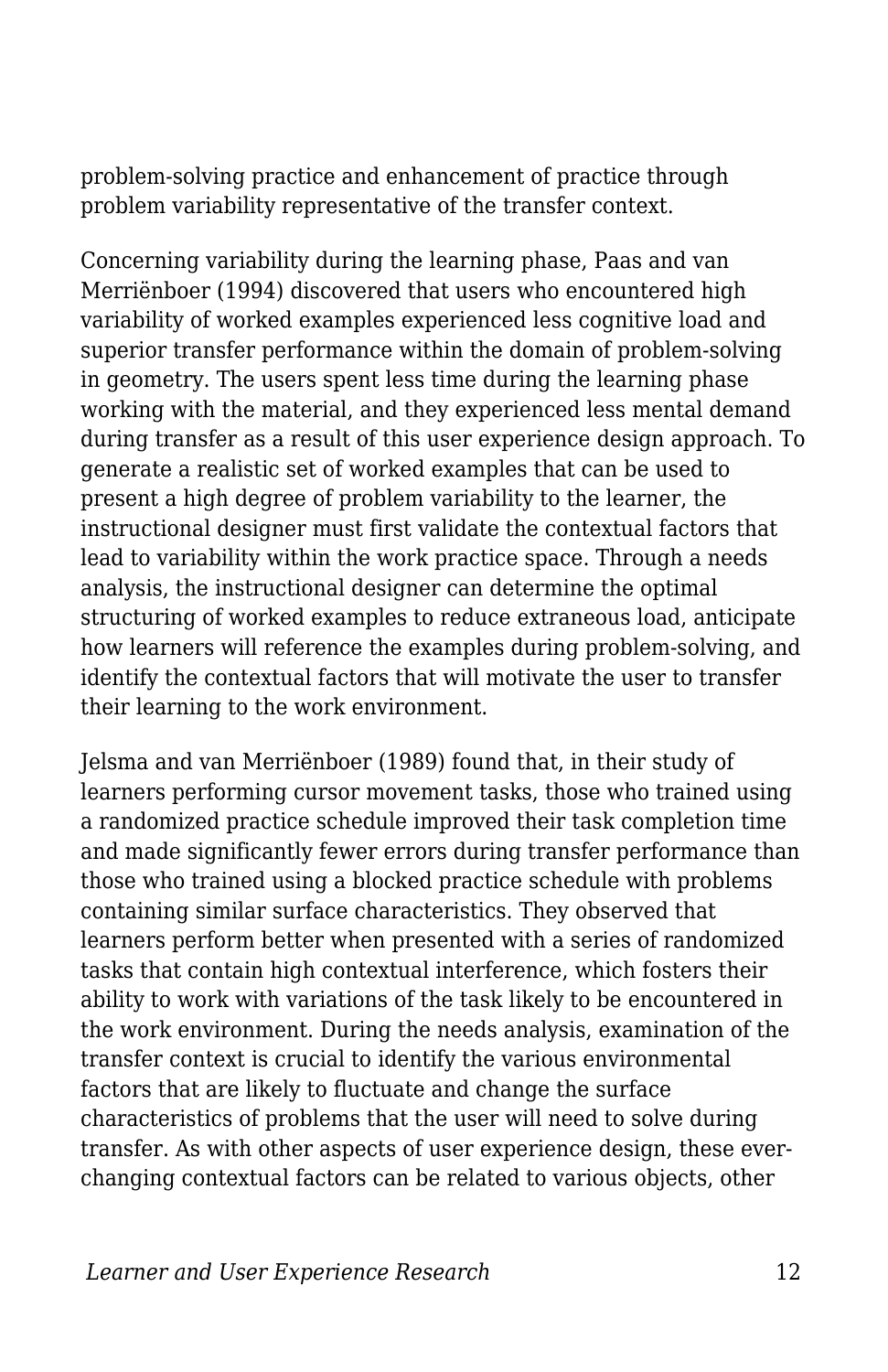users, the environment as a whole, and even the users themselves as they interact with the system.

# **7. A Framework to Validate Contextual Factors in User Experience Design Practices**

To help instructional designers fully consider contextual factors that may influence the whole user design experience from the conception of a project to application and transfer of knowledge in the real-world setting, we offer a framework to assist with leveraging needs assessment outcomes to the UX design space (Figure 1). Similar to the bookends of a needs assessment, our framework depicts the current user state and the desired user state.



**Figure 1**

*A Framework to Validate Contextual Factors in User Experience Design Practices*

*Learner and User Experience Research* 13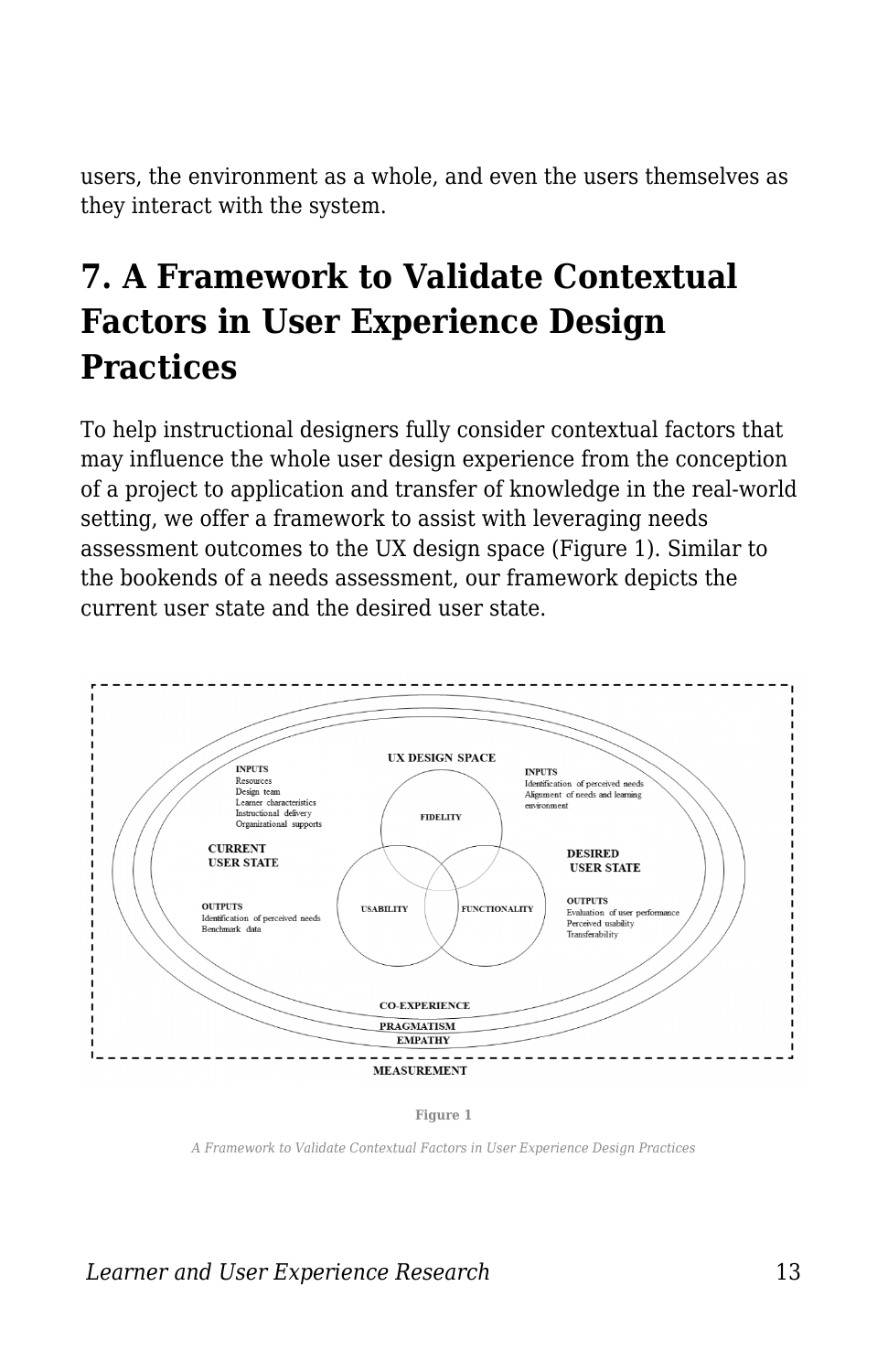The current user state identifies inputs that contribute to the needs assessment process. Examples of these inputs include resources allocated to the project, design team personnel, known learner characteristics, available instructional delivery mechanisms, and organizational supports that are currently present. A direct output of the current user state is the identification of perceived needs. Throughout the needs assessment process, the instructional designer is responsible for gathering sufficient data to validate that the identified needs are actual needs (Stefaniak, 2018). The data gathered during the needs assessment can be referred to later in the project life cycle to benchmark the results in the desired state against data collected during the current state.

To bridge the gap between the current and desired states, the instructional designer must consider the perceived needs, actual needs, and desired needs. The solutions in the UX design space must demonstrate alignment between these needs. The designer needs to refer to data yielded from the initial gathering of data to inform their design decisions. All UX design solutions must take into consideration the fidelity, usability, and functionality (Norman, 2013) of the intervention (solution) to ensure the transfer of learning to the application setting to meet the desired user state.

To determine whether the desired user state has been met, the needs identified during the initial phase of the needs assessment must be supported by sufficient data and aligned with the learning environment designed in the UX design space. The outputs identified in the desired user state include evaluating the user's performance and ability to transfer knowledge in the application setting. This transference is assessed according to the (a) perceived utility of the UX intervention as it relates to the real-world environment, (b) the degree of fidelity as it relates to transferring skills acquired through the presentation of the UX intervention, and (c) the identified supports to promote the sustained application in the environment. The outputs of the desired user state are then benchmarked against the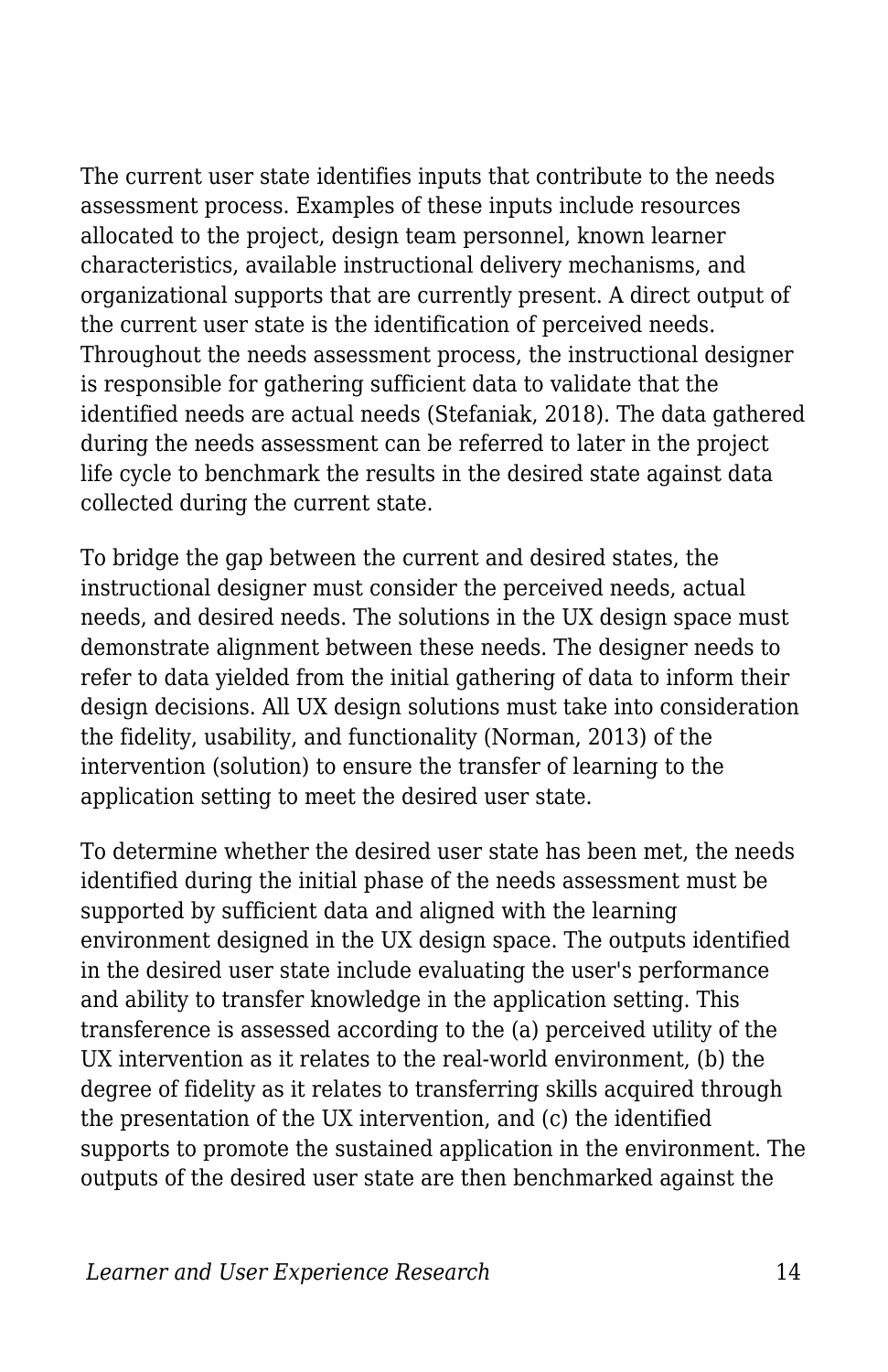results gathered during the current user state to determine the validation of the needs and success of the transfer.

The entire process in Figure 1 is enclosed by three bands: empathy, pragmatism, and co-existence to demonstrate that they are applied to the entire life cycle of the project. These bands represent two of the three approaches to applying and interpreting user experience in design identified by Battarbee and Koskinen (2005). The empathic band comprises the need for demonstrating empathy of the user throughout all phases of the project. During this time, the instructional designer needs to be considering the perceived, identified, and anticipated needs of the user to design a solution that can be transferred to the application setting. This empathetic approach is ubiquitous in the UX design workspace as the instructional designer (a) tests for functionality of their design, (b) conducts assessments to measure usability, and (c) works to create high fidelity interventions that minimize challenges when applied to the real-world setting.

The pragmatic band recognizes cognitive aspects related to the user's experience transferring knowledge from the learning environment to the application setting. This approach encompasses the user's ability to understand the intervention, apply it, and perceive its usefulness. This band recognizes the importance of the instructional designer to provide an opportunity for the user to make meaning of the experience by directly interacting with the environment. This aligns with the need to address functionality and fidelity in the UX design space and supports the need for a systems approach to UX design.

Building upon Battarbee and Koskinen's (2005) suggestion that UX design practices need to facilitate a co-experience whereby the emphasis is placed upon the user experience as it emerges through social interaction, our third band involves co-existence. By integrating opportunities that promote social experience within the UX design space and learning environment, the instructional designer is better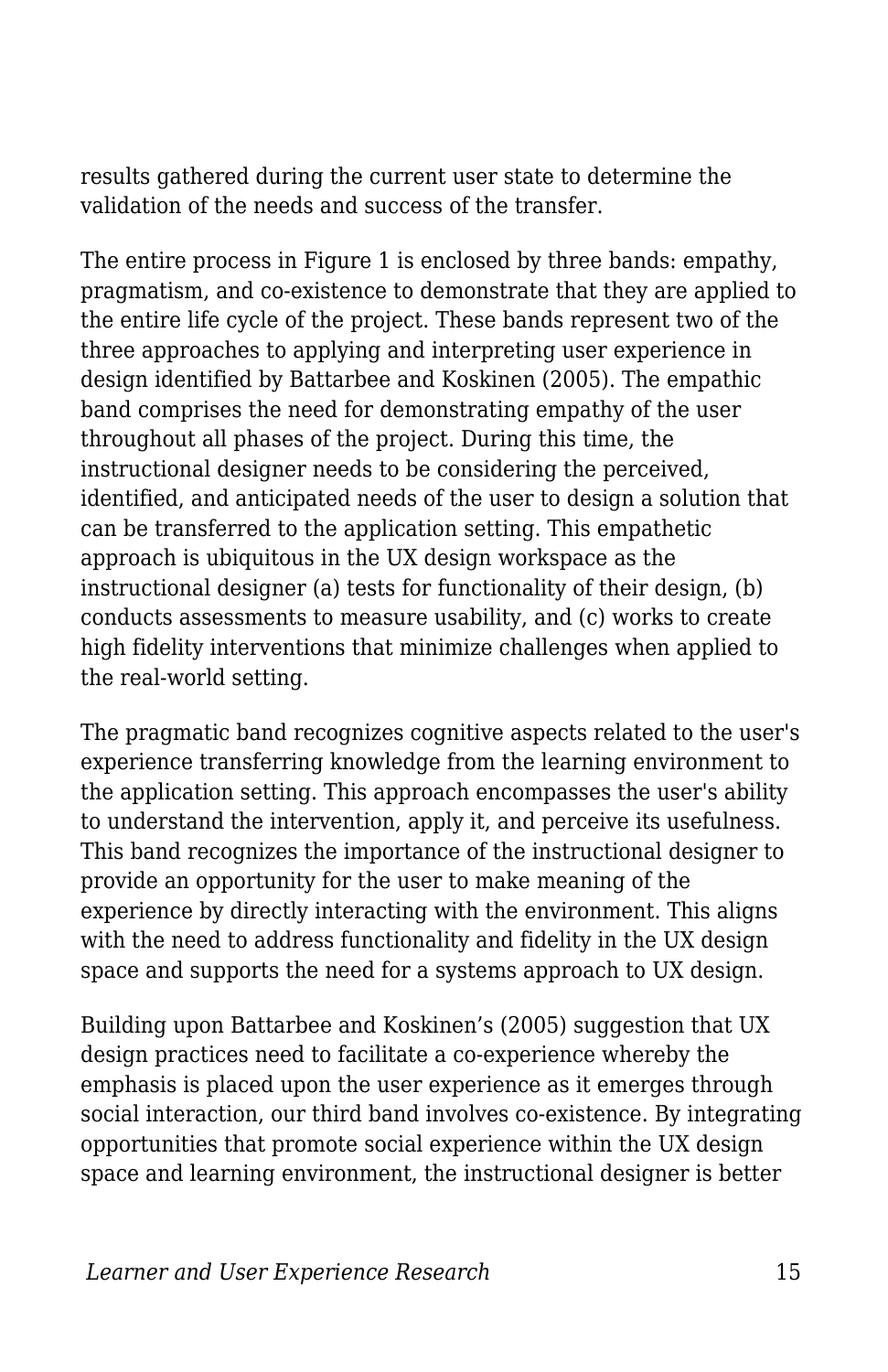equipped to ensure a seamless transfer to the application setting as well as validate user needs pertaining to the project.

One of the three traditional approaches to UX design noted by Battarbee and Koskinen (2005) includes measurement. This approach is focused on gathering data to measure the reactions of the user to improve the experience. Our framework has placed greater emphasis on measurement throughout the entire project lifecycle by demonstrating that it oversees and guides the entire needs assessment, UX design, learning, and transfer processes. Throughout the entire lifecycle of a project, the instructional designer should gather data to (a) verify and validate needs; (b) anticipate user needs that may present in the application setting; and (c) evaluate the successful transfer in terms of fidelity, functionality, and usability.

To best implement this framework, we offer the following heuristics to guide instructional designers as they utilize this framework to validate contextual factors in user experience design practices through a needs assessment.

- 1. *Verify the users' needs*. While almost every instructional design project will begin with a client presenting their perceived needs for the project, the instructional designer must verify those needs to design an effective user experience. To address functionality, usability, and fidelity of the UX experience, it is important that these constructs are aligned with the users' actual and anticipated needs and not solely on the perceived needs. This can be accomplished by developing a better understanding of the users' current experiences and identifying their desired state of performance.
- 2. *Gather data from multiple sources*. When verifying the users' needs, the instructional designer must gather data from multiple sources to sufficiently verify the need. Gathering data from multiple sources to verify each need enables the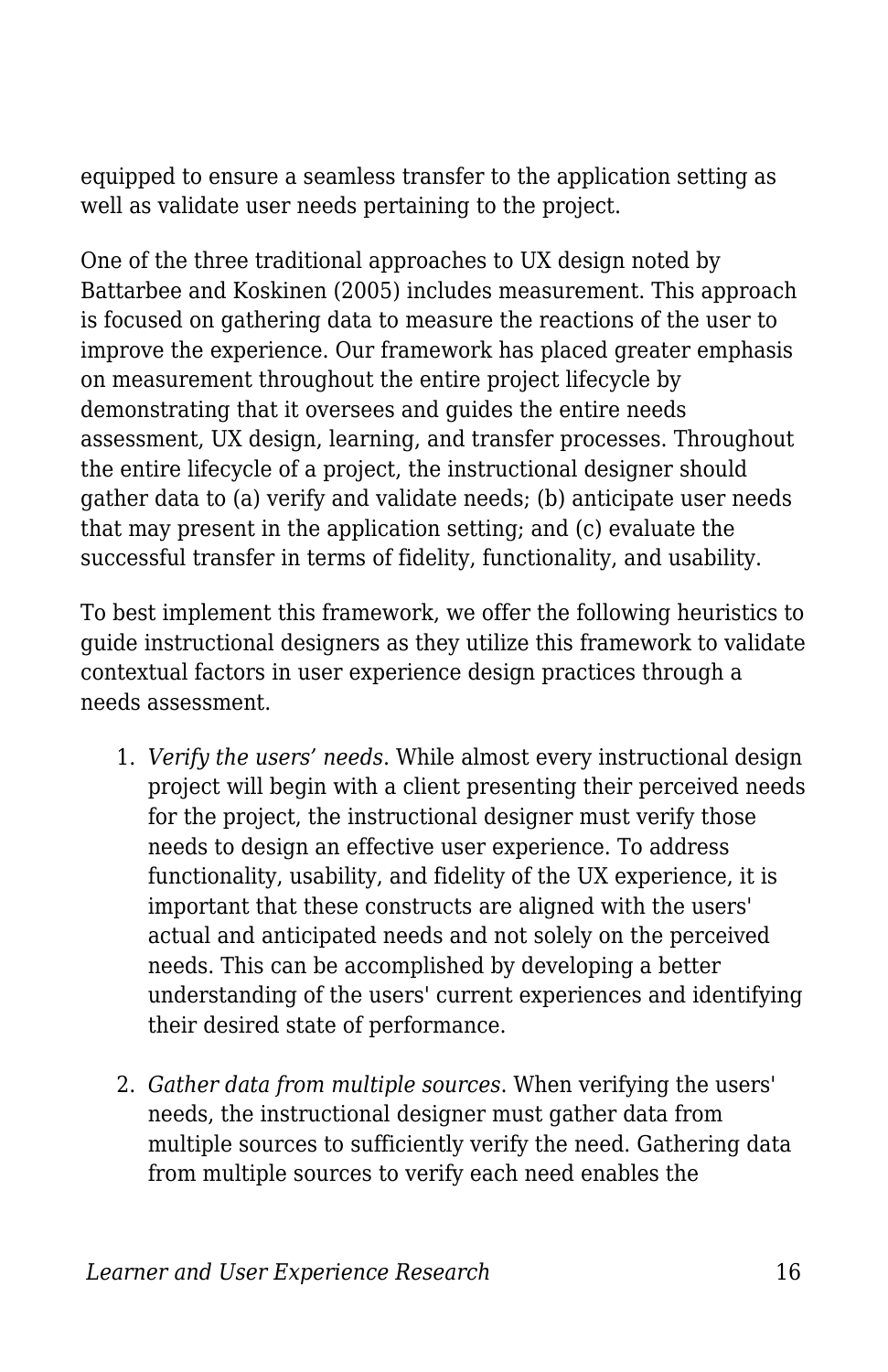instructional designer to triangulate data and strengthen their argument for their proposed design interventions. The use of multiple data sources also assists with identifying patterns of performance and any factors that may enhance or hinder the design experience, both in the learning environment and the application setting.

- 3. *Gain an understanding of how the user will apply knowledge in the application or transfer setting*. The UX experience involves the instructional designer testing their intervention in terms of functionality, usability, and fidelity (Norman, 2013). Gathering data to help form an understanding of how the user will apply knowledge in the application setting will assist the instructional designer with achieving positive metrics in terms of these three constructs, as well as gaining a clear understanding of the user's desired state of performance. Information gathered during this phase of a project will help the instructional designer minimize the gap between the learning experience and the application setting.
- 4. *Determine gaps that may exist between the learning experience and the application setting*. The instructional designer needs to determine any gaps that may exist between the learning experience and the application setting. Addressing these gaps helps the instructional designer contend with the realities of the project and the users' experiences, which enables them to design an intervention that is realistic and accurate. During the design phase of the project, the instructional designer should practice an iterative approach to user design, carefully aligning and checking that each instructional strategy and decision aligns with meeting the needs of the users. These gaps can be mitigated by employing an empathetic and pragmatic design philosophy to support the users' construction of meaning through social interactions and experiences with the actual environment.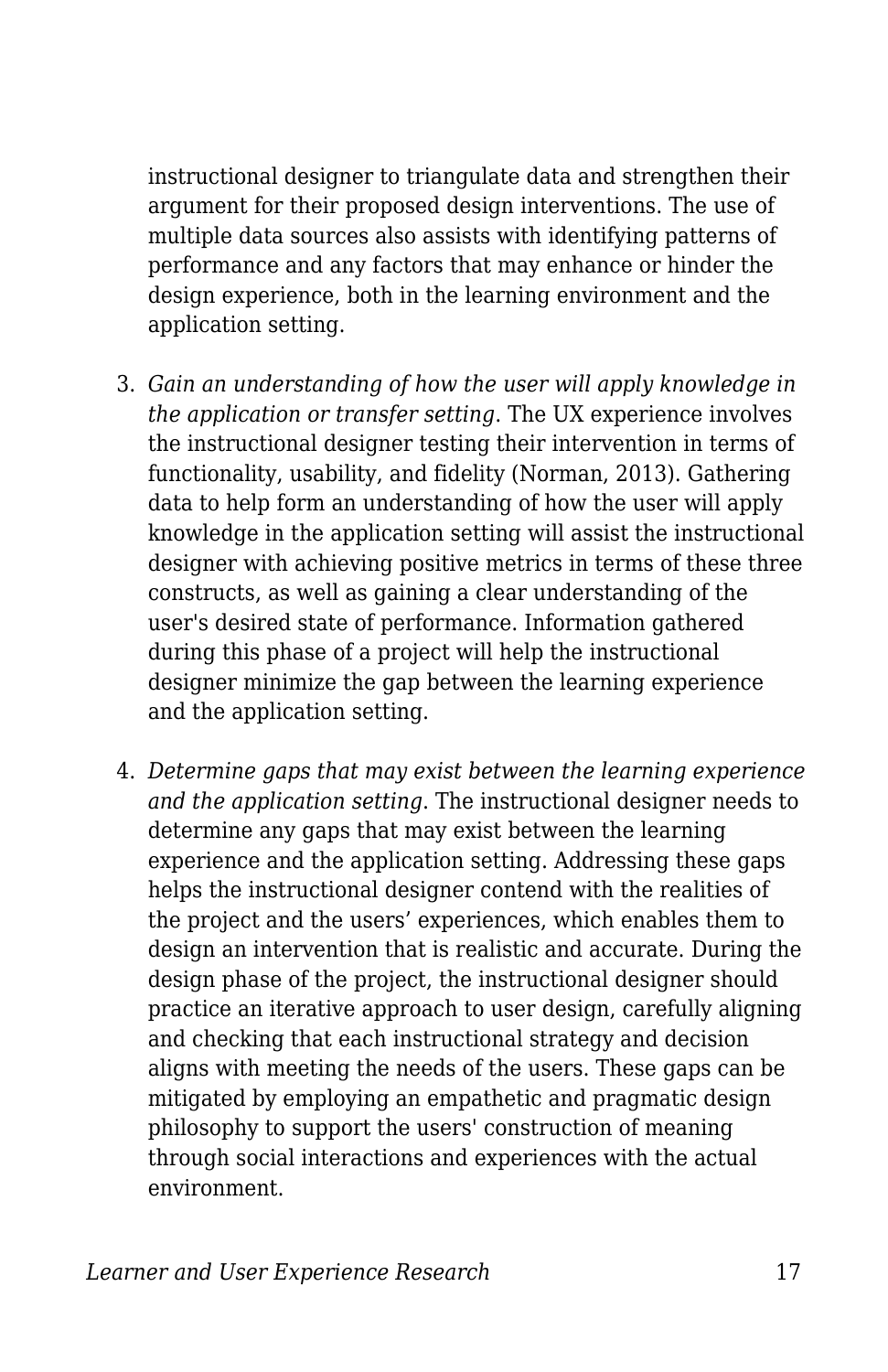- 5. *Identify what infrastructure is needed to support the transfer of knowledge*. The process of needs assessment tasks the instructional designer with dissecting the environment (or situation) from a variety of levels. Oftentimes, data is gathered to understand the user's responsibilities and needs, processes related to performance, and organizational mechanisms that have been put in place to support performance. Identifying the non-instructional interventions needed to support performance is just as important as designing the learning interventions. These interventions may include (a) designing learning management systems, (b) developing job aids to support performance in-situ, (c) establishing protocols for implementing training and monitoring completion, and (d) addressing organizational development such as job descriptions, departmental functions, and responsibilities. These noninstructional interventions must be identified, explained, and established when the learning intervention is presented to the user in order to support transfer to the application setting.
- 6. *Mitigate challenges with transferability by providing just-intime supports*. By validating the contextual factors that may impact UX design practices, the instructional designer is better equipped to (a) measure the degree that the desired user state of performance has been reached, (b) ascertain the noninstructional interventions needed to sustain the transfer of knowledge, and (c) identify users' specific challenges and anticipated needs regarding transferability. This data can be leveraged to assist the instructional designer with mitigating challenges associated with transferability by providing just-intime supports. These supports may include just-in-time training, job aids, organizational processes, and repositories of information to assist users upon completion of learning activities.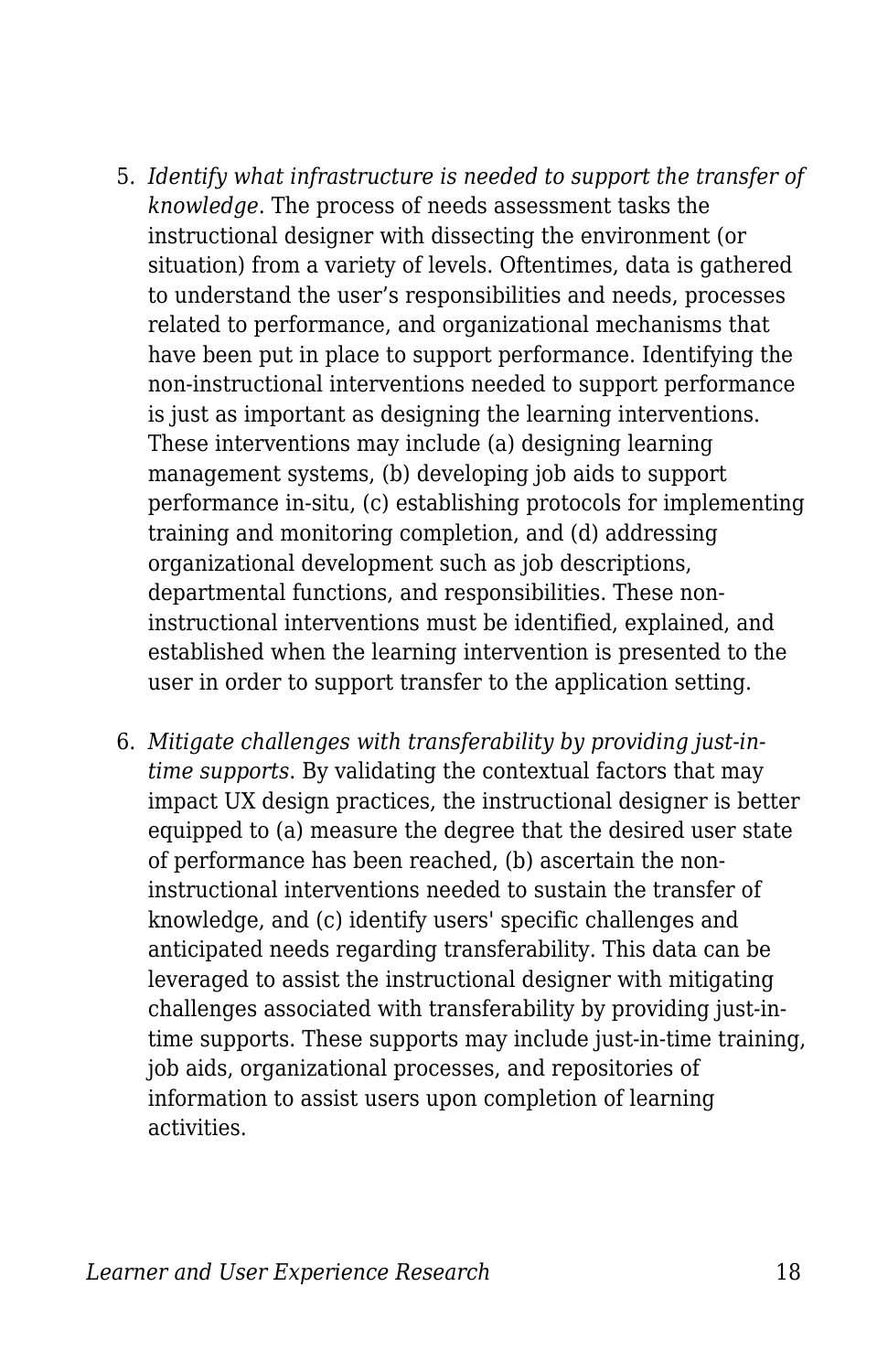# **8. Conclusion**

The topics of UX and needs assessment can significantly benefit the instructional design experience by helping instructional designers take a data-driven, empathetic, and pragmatic approach to aligning instructional interventions to users' actual and anticipated performance needs. Our field continues to talk about challenges associated with ensuring the transfer of learning and what that means for design practices. The goal of this chapter is to explore how the validation of needs and contextual factors influencing performance can be accounted for in user design to ensure the transference of learning in real-world contexts. It also demonstrates how information gathered from needs assessment can be leveraged to identify and develop the necessary scaffolds to manage the user (learner) experience.

As the instructional design field focuses on ways that UX design practices can (and should) be woven throughout the instructional process to gain a deeper perspective of the learner and the utility of their designs (Earnshaw et al., 2018), additional research is needed about the impact of contextual factors and UX design. Furthermore, there is a need for the field to share examples of how this can be employed in different contexts. Also needed is the use of design cases that dissect how particular UX design strategies are utilized to gather learner data and thus inform the entire design process.

This chapter offers a framework for using needs assessment to validate contextual factors in user experience design practices. We intend to help instructional designers leverage data gathered during needs assessments to employ empathy and pragmatism in usercentered learning interventions. By embracing a systems view of the users' environment, the instructional designer is better positioned to mitigate the gap between the users' current state and desired state of performance. It also provides initial data to measure the degree to which improvement performance has been achieved, and the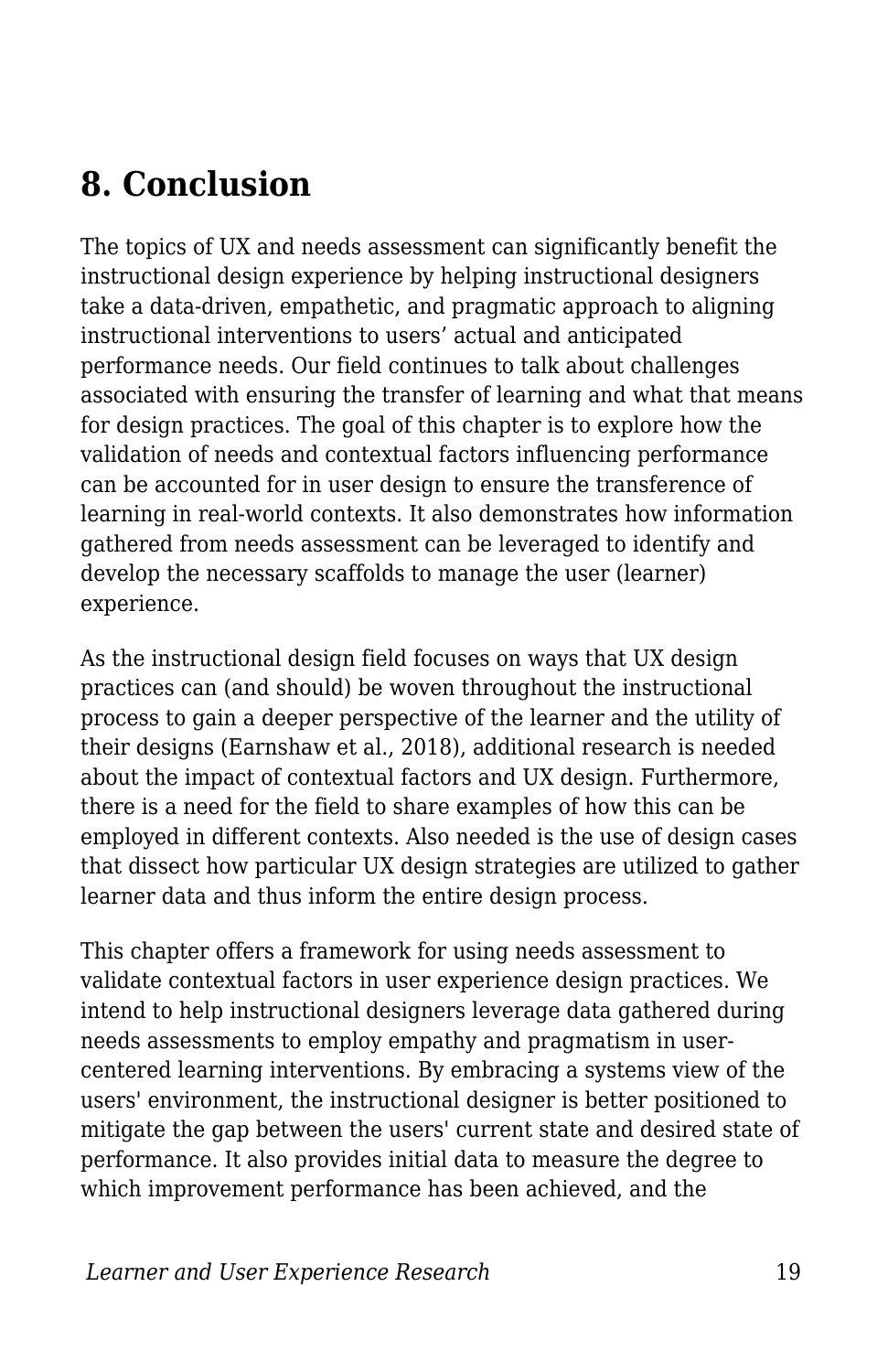identification of the necessary organizational resources warranted to support application in the transfer setting.

#### **References**

- Altschuld, J.W., & Kumar, D.D. (2010). *Needs assessment: An overview*. Sage.
- Baaki, J., & Tracey, M. W. (2019). Weaving a localized context of use: What it means for instructional design. *Journal of Applied Instructional Design, 8*(1), 1–13.
- Battarbee, K., & Koskinen, I. (2005). Co-experience: user experience as interaction. *CoDesign, 1*(1), 5–18.
- Branch, R., & Dousay, T. (2015). *Survey of instructional design models* (5th ed.). Association for Educational Communications and Technology.
- Brown, J. S., & Collins, A., Duguid, A. (1989). Situated cognition and the culture of learning. *Educational Researcher, 18*(1), 32–42.
- Burton, J. K., & Merrill, P. F. (1991). Needs assessment: Goals, needs, and priorities. In L. J. Briggs, K. L. Gustafson, & M. H. Tillman (Eds.), *Instructional design: Principles and applications* (pp. 17–43). Educational Technology Publications.
- Churchman, C. W. (1965). On the design of educational systems. *Audiovisual Instruction, 10*(5), 361–365.
- Dick, W., Carey, L., & Carey, L. O. (2009). *The systematic design of instruction* (8th ed.). Pearson.
- Earnshaw, Y., Tawfik, A. A., & Schmidt, M. (2018). User experience design. In R. E. West (Ed.), *Foundations of learning and*

*Learner and User Experience Research* 20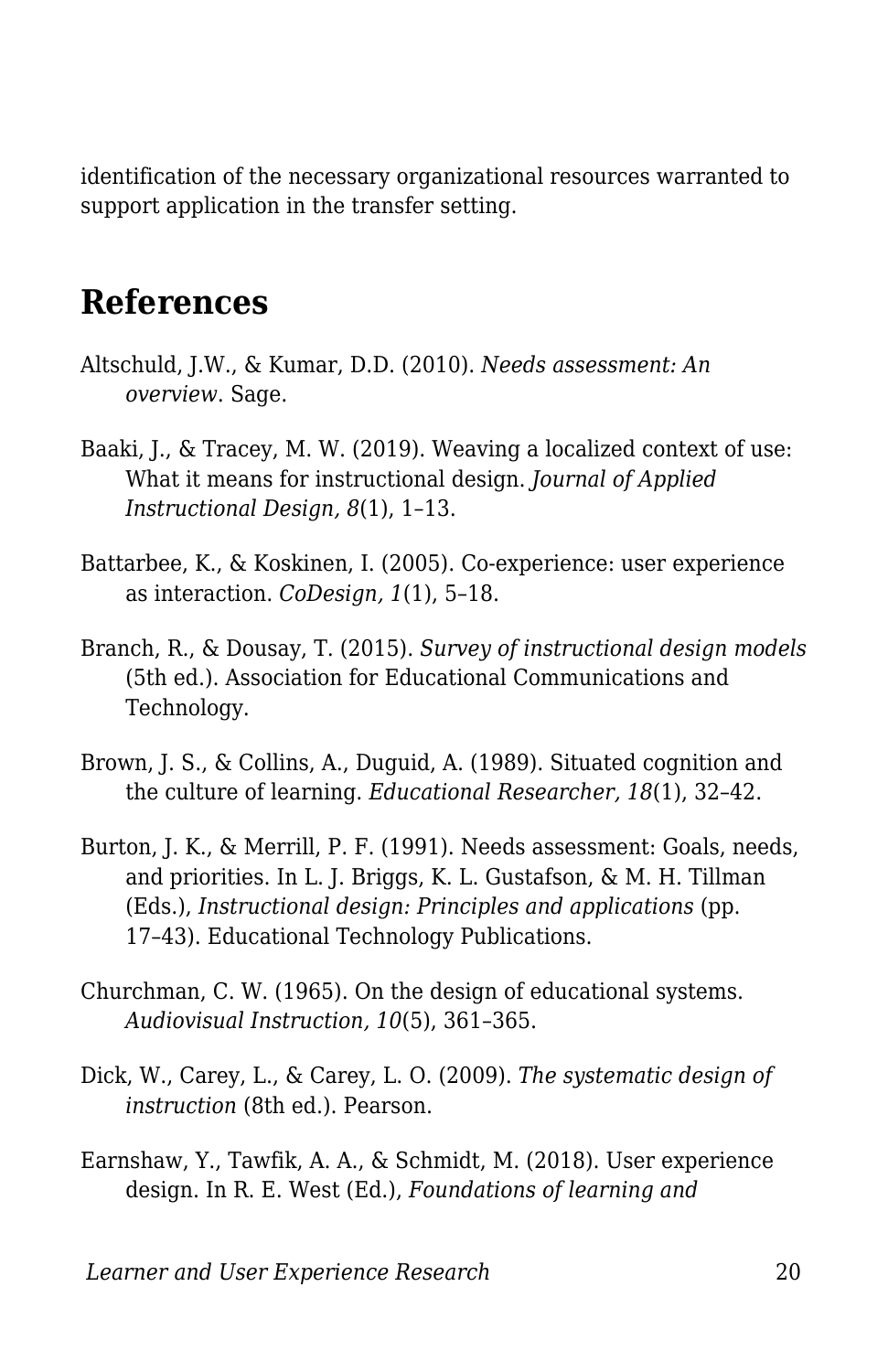*instructional design technology*. EdTech Books. [https://edtechbooks.org/-ENoi](https://edtechbooks.org/lidtfoundations/user_experience_design)

- Forlizzi, J., & Ford, S. (2000). The building blocks of experience: An early framework for interaction designers. *Proceedings of DIS 2000: Designing interactive systems*, 419–423.
- Giamellaro, M. (2014). Primary contextualization of science learning through immersion in content-rich settings. *International Journal of Science Education, 36*(17), 2848–2871.
- Gibbons, A. S. (2011). Contexts of instructional design. *The Journal of Applied Instructional Design, 1*(1), 5–12.
- Gibbons, A. S., Boling, E., & Smith, K. M. (2014). Instructional design models. In J. M. Spector, M. D. Merrill, J. Elen, & M. J. Bishop (Eds.), *Handbook of research on educational communications and technology* (4th ed., pp. 607–615). Springer.
- Goodman, E., Kuniavsky, M., & Moed, A. (2012). *Observing the user experience: A practitioner's guide to research*. Elsevier.
- Gray, C. M. (2016). 'It's more of a mindset than a method': UX practitioners' conception of design methods. *Proceedings of the 2016 CHI conference on human factors in computing systems* (pp. 4044–4055). ACM.
- Hall, A. D., & Fagen, R. E. (1975). Definition of system. In B. D. Ruben & J. Y. Kin (Eds.), *General systems theory and human communications* (pp. 52–65). Hayden Book Company, Inc.
- Holtzblatt, K., & Beyer, H. (2014). Contextual design: evolved. *Synthesis Lectures on Human-Centered Informatics, 7*(4), 1–91.
- Jelsma, O., & van Merriënboer, J. G. (1989). Contextual interference: Interactions with reflection-impulsivity. *Perceptual and Motor*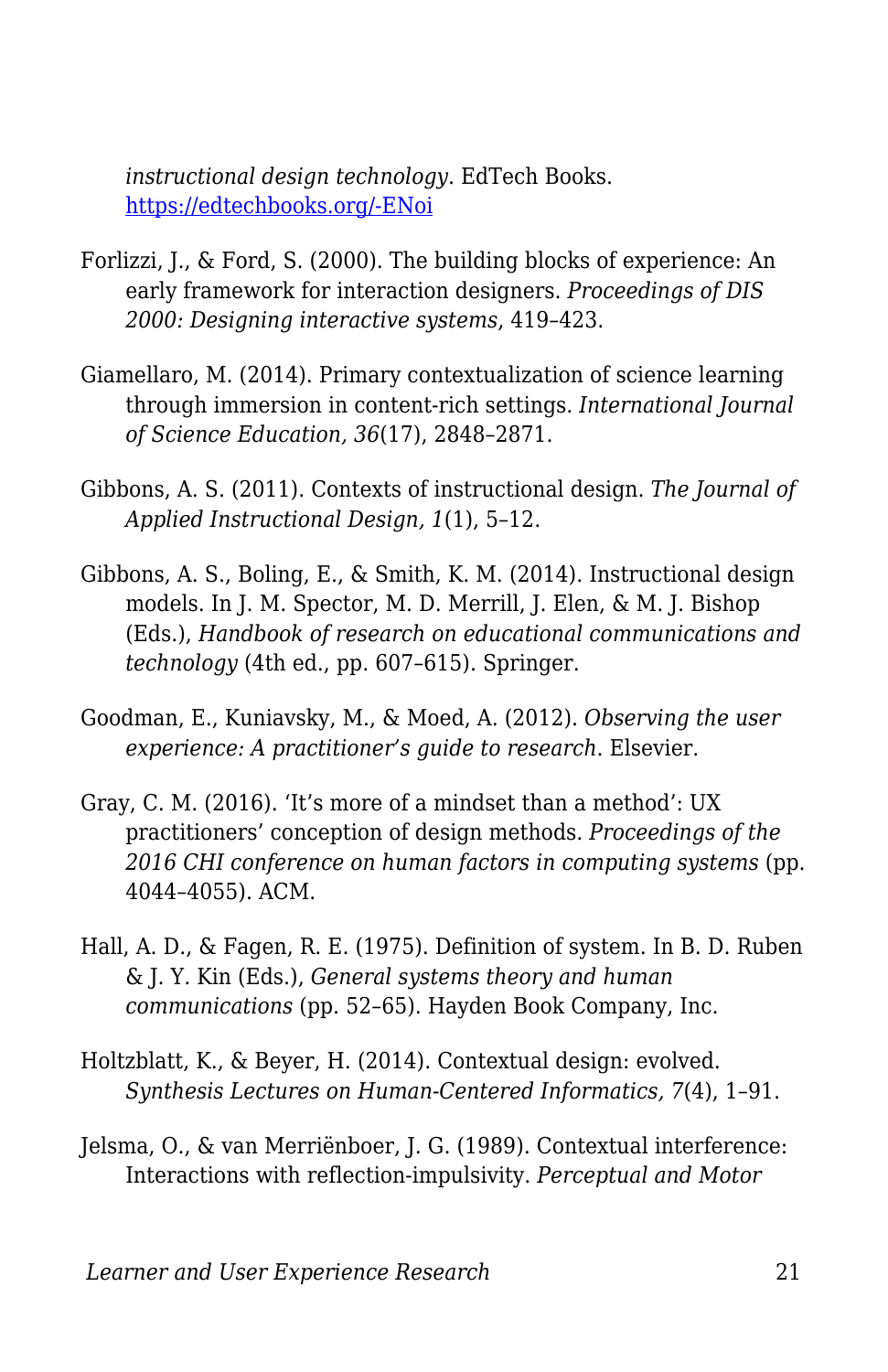*Skills, 68*(3), 1055–1064.

- Johnston, J. P. (2011). Power and Persona: Constructing an Online Voice for Professionals. *International Journal of Technology, Knowledge & Society, 7*(2), 89–100.
- Jonassen, D. H. (2000). Toward a design theory of problem solving. *Educational Technology Research and Development, 48*(4), 63–85.
- Jonassen, D. H. (2008). Instructional design as design problem solving: An iterative process. *Educational Technology, 48*(3), 21–26.
- Jonassen, D. H. (2012). Designing for decision making. *Educational Technology Research and Development, 60*(2), 341–359.
- Kaufman, R., & Christensen, B. D. (2019). Needs assessment: Three approaches with one purpose. *Performance Improvement, 58*(3), 28–33.
- Kenny, R., Zhang, Z., Schwier, R., & Campbell, K. (2005). A review of what instructional designers do: Questions answered and questions not asked. *Canadian Journal of Learning and Technology/La revue canadienne de l'apprentissage et de la technologie, 31*(1).
- Kinuthia, W. (2009). Reflecting on embedding socio-cultural issues into instructional design. *Multicultural Education & Technology Journal, 3*(4), 266–278.
- Lallemand, C., Gronier, G., & Koenig, V. (2015). User experience: A concept without consensus? Exploring practitioners' perspectives through an international survey. *Computers in Human Behavior, 43*, 35–48.

Matthews, M. T., Williams, G. S., Yanchar, S. C., & McDonald, J. K.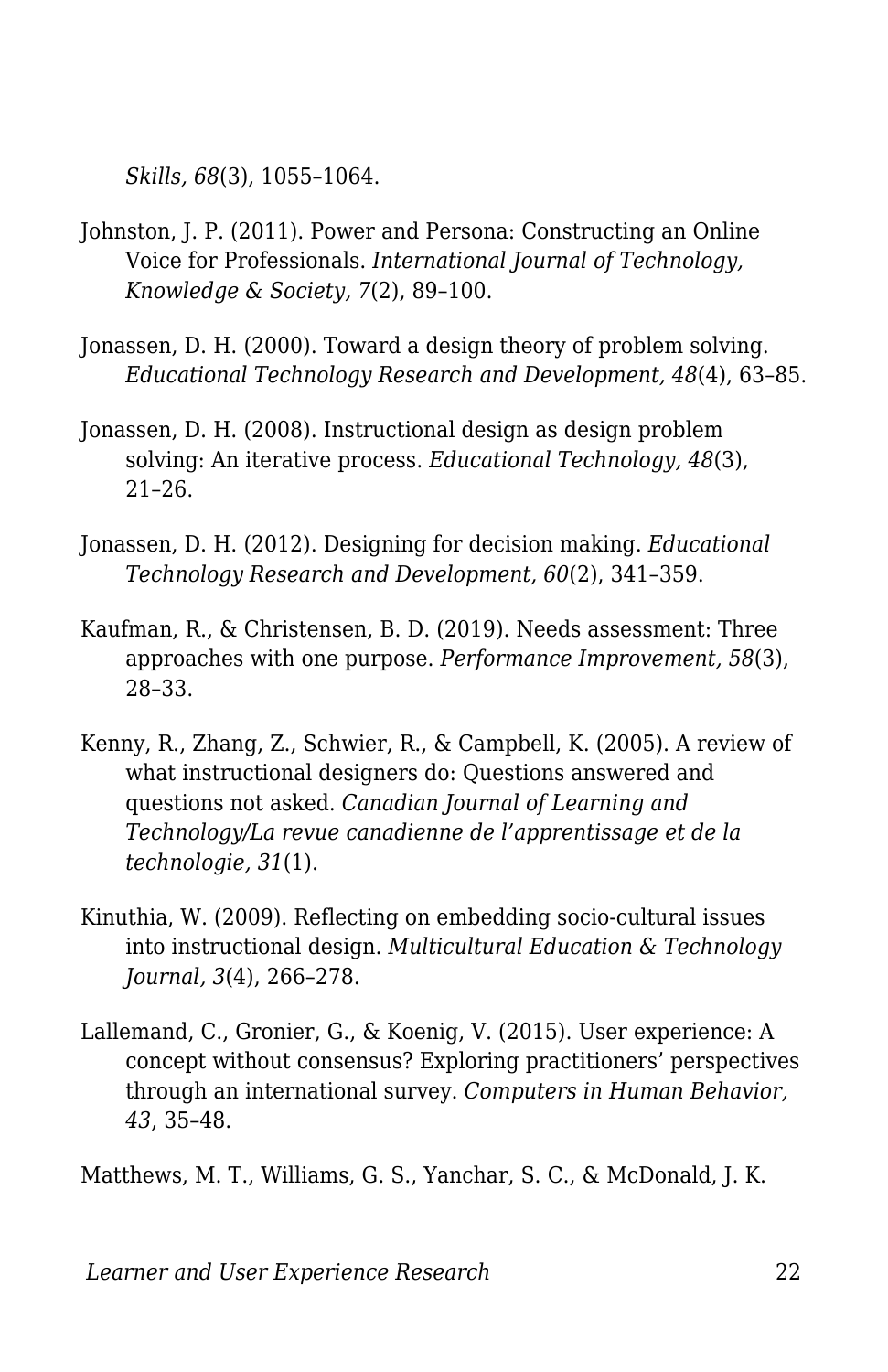(2017). Empathy in distance learning design practice. *TechTrends, 61*(5), 486–493.

Morrison, G. R., Ross, S., Kalman, H., & Kemp, J. (2012). *Designing effective instruction* (7th ed.). John Wiley.

Norman, D. (2013). *The design of everyday things*. Basic Books.

- Paas, F. G. (1992). Training strategies for attaining transfer of problem-solving skill in statistics: A cognitive-load approach. *Journal of Educational Psychology, 84*(4), 429–434.
- Paas, F. G. W. C., & van Merriënboer, J. J. G. (1994). Variability of worked examples and transfer of geometrical problem-solving skills: A cognitive-load approach. *Journal of Educational Psychology, 86*(1), 122–133.

Parrish, P. (2006). Design as storytelling. *TechTrends, 50*(4), 72–82.

- Rapanta, C., & Cantoni, L. (2013). Being in the users' shoes: anticipating experience while designing online courses. *British Journal of Educational Technology, 45*(5), 765–777.
- Rivet, A. E., & Krajcik, J. S. (2008). Contextualizing instruction: Leveraging students: Prior knowledge and experiences to foster understanding of middle school science. *Journal of Research in Science Teaching, 45*(1), 79–100.
- Robinson, B. K., & Dearmon, V. (2013). Evidence-based nursing education: Effective use of instructional design and simulated learning environments to enhance knowledge transfer in undergraduate nursing students. *Journal of Professional Nursing, 29*(4), 203–209.
- Rosenzweig, E. (2015). *Successful user experience: Strategies and roadmaps*. Elsevier.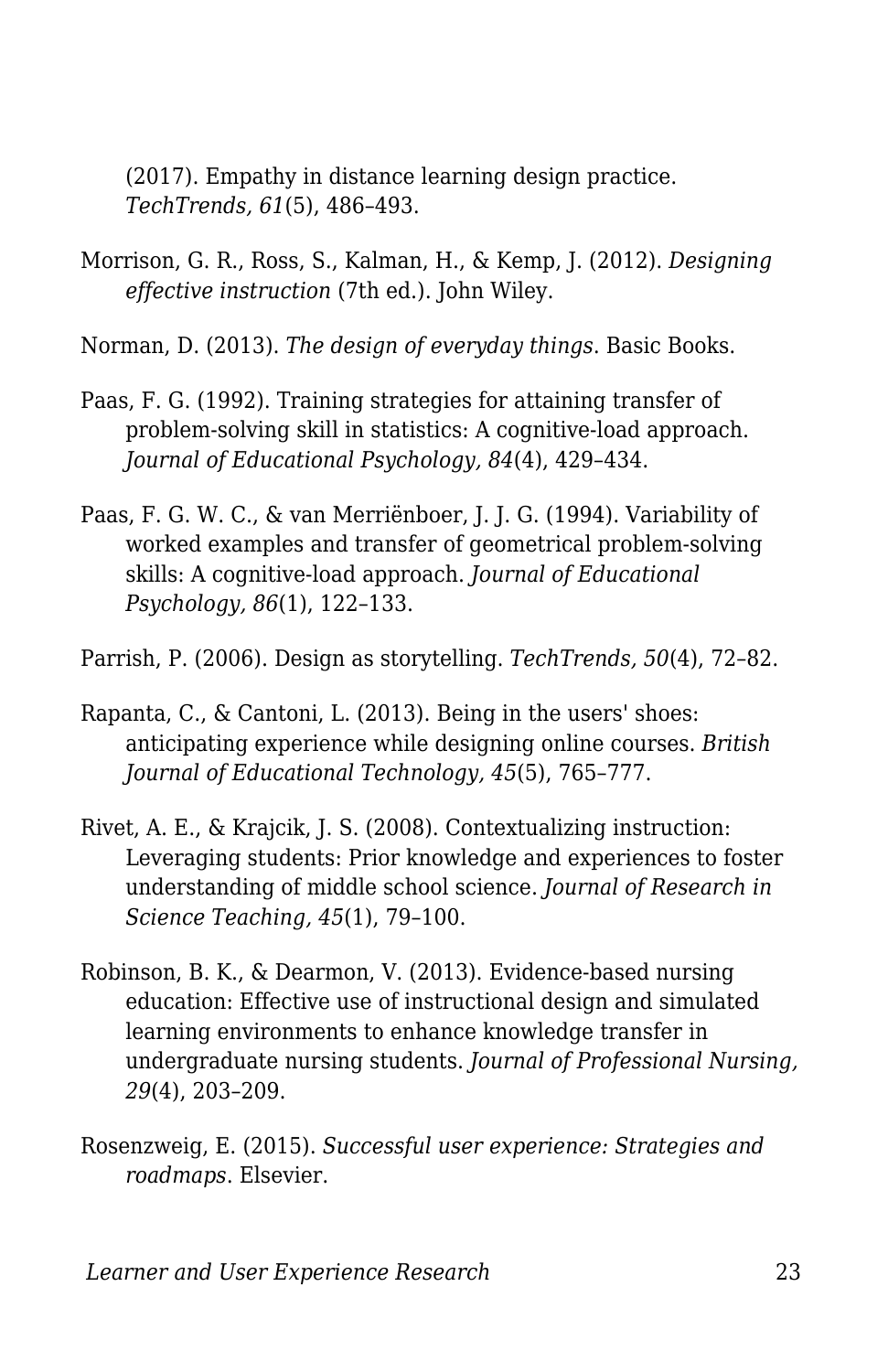- Sanders, E. B. N. (2002). From user-centered to participatory design approaches. In J. Frascara (Ed.), *Design and the social sciences* (pp. 18–25). CRC Press.
- Smith, P. L., & Ragan, T. J. (2005). *Instructional design* (3rd ed.). Wiley.
- Son, J. Y., & Goldstone, R. L. (2009). Contextualization in perspective. *Cognition and Instruction, 27*(1), 51–89.
- Stefaniak, J. (2018). Performance technology. In R. E. West (Ed.), *Foundations of learning and instructional design technology: The past, present, and future of learning and instructional design technology*. EdTech Books. [https://edtechbooks.org/-Jrsx](http://edtechbooks.org/lidtfoundations/performance_technology)
- Stefaniak, J. (2019). Determining environmental and contextual needs. In J. McDonald & R. West (Eds.), *Design for Learning.* EdTechBooks. [https://edtechbooks.org/-sdko](https://edtechbooks.org/id/needs_analysis)
- Stefaniak, J. (2020). The utility of design thinking to promote systemic instructional design practices in the workplace. *TechTrends, 64*(2), 202–210.
- Sugar, W. (2014). *Studies of ID Practices: A review and synthesis of research on ID current practices*. Springer.
- Tessmer, M. (1991). Back to the future: The environment analysis stage of front-end analysis. *Performance and instruction, 30*(1), 9–12.
- Tessmer, M., & Harris, D. (1990). Beyond instructional effectiveness: Key environmental decisions for instructional designers as change agents. *Educational Technology, 30*(7), 16–20.
- Tessmer, M., & Richey, R. C. (1997). The role of context in learning and instructional design. *Educational Technology Research and*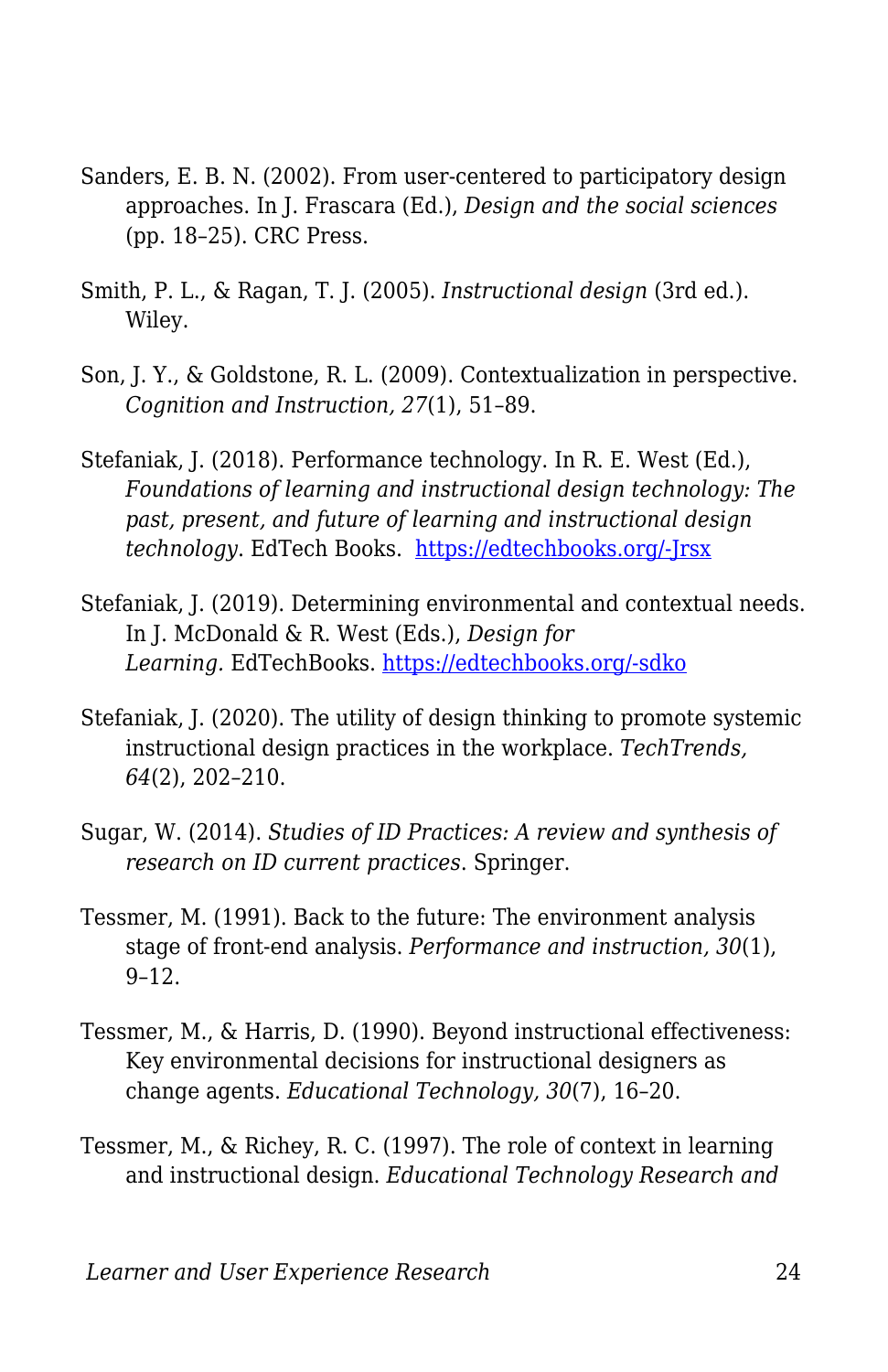*Development, 45*(2), 85–115.

- Tessmer, M., & Wedman, J. (1995). Context‐sensitive instructional design models: A response to design research, studies, and criticism. *Performance Improvement Quarterly, 8*(3), 38–54.
- Tracey, M. W., & Hutchinson, A. (2019). Empathic design: imagining the cognitive and emotional learner experience. *Educational Technology Research and Development, 67*(5), 1259–1272.
- Vann, L. S. (2017). Demonstrating empathy: A phenomenological study of instructional designers making instructional strategy decisions for adult learners. *International Journal of Teaching and Learning in Higher Education, 29*(2), 233–244.
- von Bertalanffy, L. (1972). The history and status of general systems theory. *The Academy of Management Journal, 15*(4), 407–426.
- Watkins, R., & Guerra, I. (2002). How do you determine whether assessment or evaluation is required. *ASTD T&D Sourcebook*, 131–139.
- Watkins, R., & Kaufman, R. (1996). An update on relating needs assessment and needs analysis. *Performance Improvement*, *35*(10), 10–13.
- Watkins, R., Leigh, D., Platt, W., & Kaufman, R. (1998). Needs assessment—A digest, review, and comparison of needs assessment literature. *Performance Improvement, 37*(7), 40–53.
- Witkin, B.R., & Altschuld, J.W. (1995). *Planning and conducting needs assessments: A practical guide*. Sage.